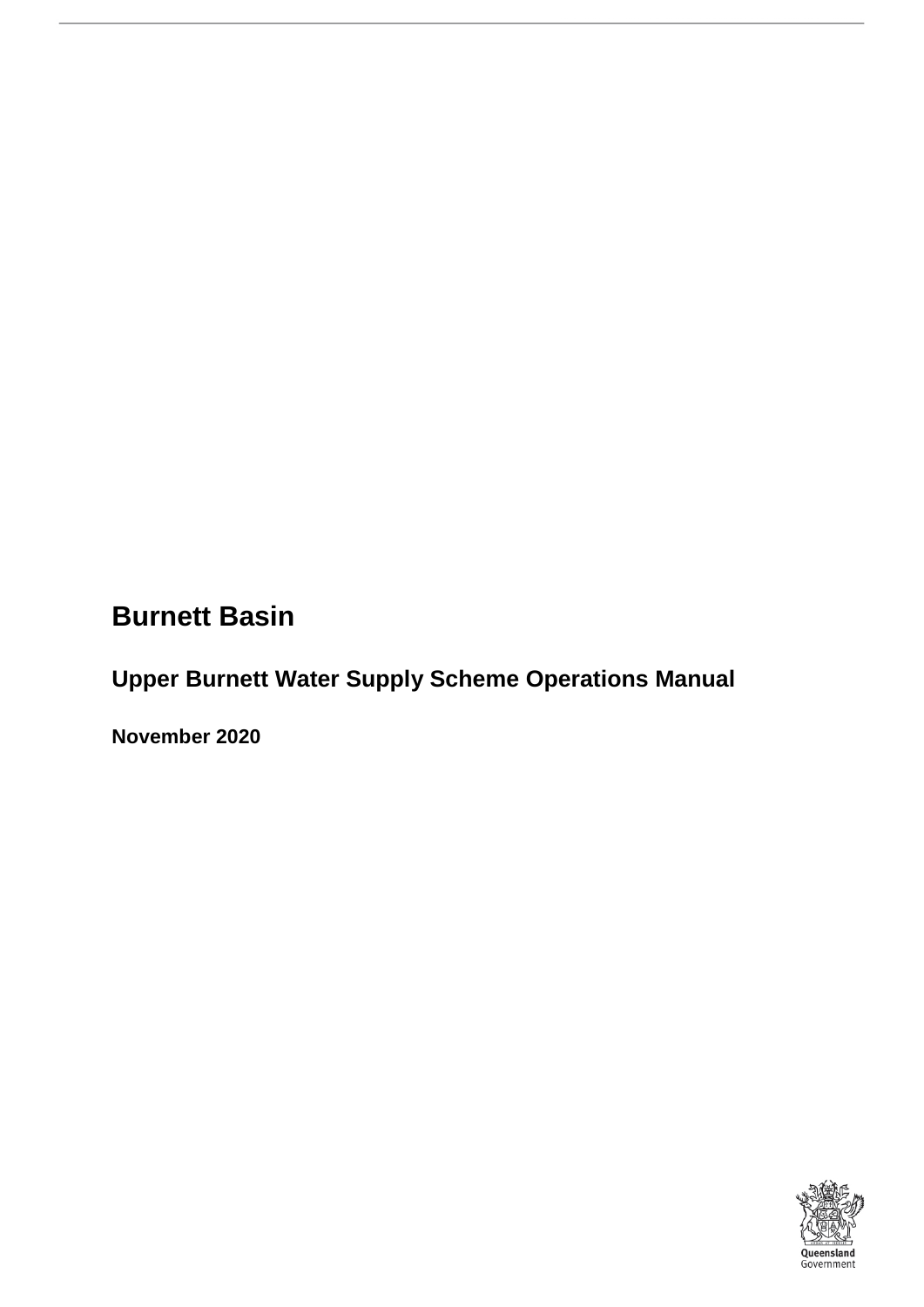This publication has been compiled by Divisional Support, Department of Regional Development, Manufacturing and Water.

© State of Queensland, 2020

The Queensland Government supports and encourages the dissemination and exchange of its information. The copyright in this publication is licensed under a Creative Commons Attribution 4.0 International (CC BY 4.0) licence.



Under this licence you are free, without having to seek our permission, to use this publication in accordance with the licence terms. You must keep intact the copyright notice and attribute the State of Queensland as the source of the publication.

Note: Some content in this publication may have different licence terms as indicated.

For more information on this licence, visit https://creativecommons.org/licenses/by/4.0/.

The information contained herein is subject to change without notice. The Queensland Government shall not be liable for technical or other errors or omissions contained herein. The reader/user accepts all risks and responsibility for losses, damages, costs and other consequences resulting directly or indirectly from using this information.

#### **Interpreter statement**:

The Queensland Government is committed to providing accessible services to Queenslanders from all culturally and linguistically diverse backgrounds. If you have difficulty in understanding this document, you can contact us within Australia on 13QGOV (13 74 68) and we will arrange an interpreter to effectively communicate the report to you.

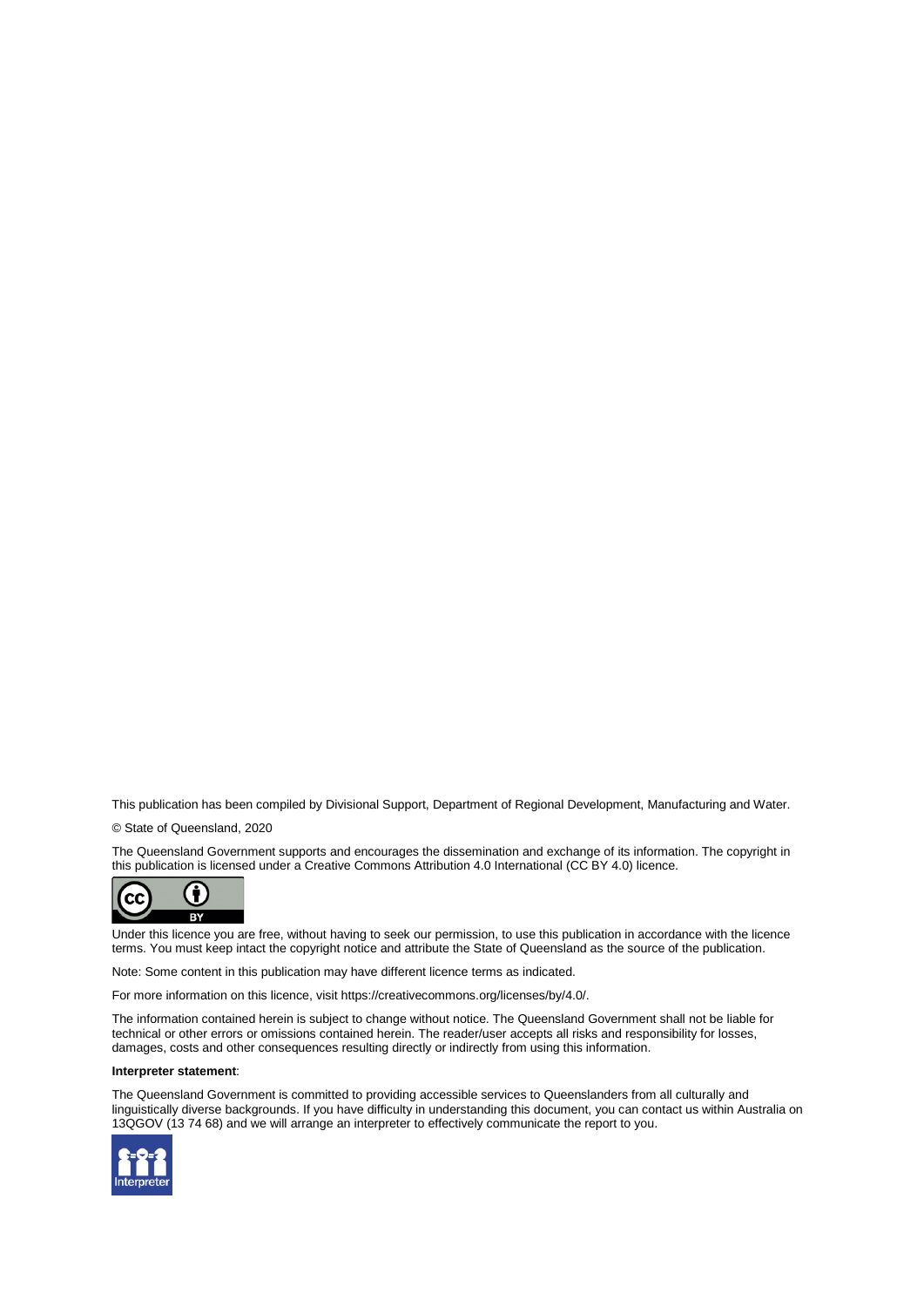# **Statement of changes made to this manual**

| <b>Version</b> | <b>Version Date</b> | <b>Statement of changes</b>                                                                     | <b>Approved by</b>                                                                                                                              |
|----------------|---------------------|-------------------------------------------------------------------------------------------------|-------------------------------------------------------------------------------------------------------------------------------------------------|
| $V1-0$         | February<br>2020    | Initial document created and<br>approved by Department of Natural<br>Resource, Mines and Energy | David Wiskar - Executive<br>Director, Water Policy.<br>Department of Natural<br>Resources, Mines and Energy<br>on 26 February 2020              |
| $V1-1$         | November<br>2020    | Amendment to correct administrative<br>errors and typographical errors                          | Ian Gordon - Director,<br>Divisional Support Water.<br>Department of Regional<br>Development, Manufacturing<br>and Water on 27 November<br>2020 |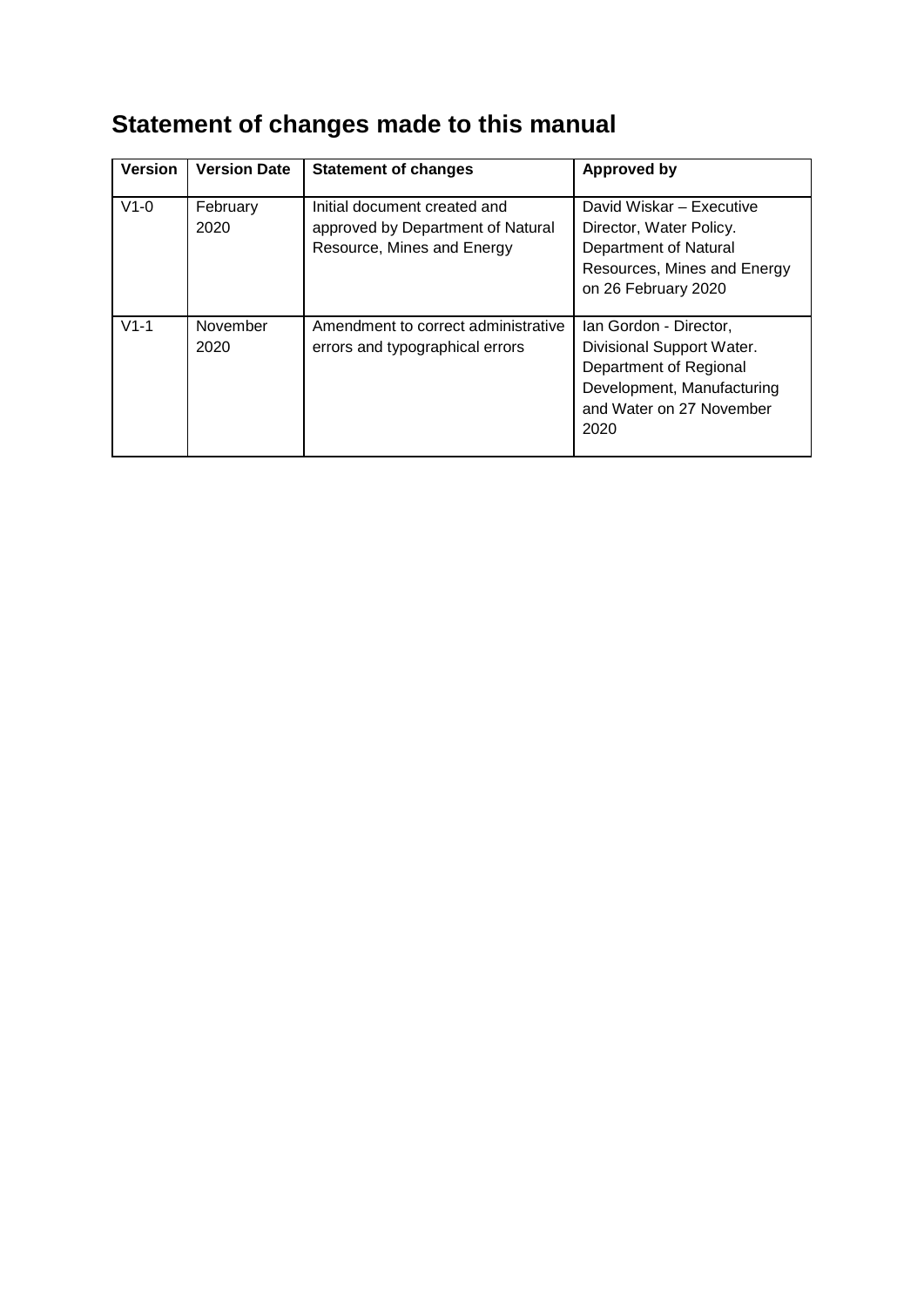## **Contents**

| Chapter 1           |                                                                                         |
|---------------------|-----------------------------------------------------------------------------------------|
| 1                   |                                                                                         |
| $\overline{2}$      |                                                                                         |
| 3                   |                                                                                         |
| Chapter 2           |                                                                                         |
| 4                   |                                                                                         |
| Chapter 3           |                                                                                         |
|                     |                                                                                         |
| 5                   |                                                                                         |
| 6                   |                                                                                         |
| $\overline{7}$      |                                                                                         |
| 8                   |                                                                                         |
| 9                   | Calculating provisional allocation percentage for Jones MP water allocations  viii      |
| 10                  | Calculating provisional allocation percentage for Kirar MP water allocations            |
| 11                  | Calculating provisional allocation percentage for Wuruma MP water allocations xiv       |
| 12                  | Calculating provisional allocation percentage for Claude Wharton MP water               |
|                     |                                                                                         |
| 13                  |                                                                                         |
| 14                  |                                                                                         |
| 15                  | Level at which water must not be taken under particular water allocations               |
| 16                  |                                                                                         |
| 17                  |                                                                                         |
|                     |                                                                                         |
| 18                  |                                                                                         |
| 19                  |                                                                                         |
| 20                  |                                                                                         |
| 21                  |                                                                                         |
| 22                  | Publication of announced allocation percentage and start of subsequent water            |
| period              | xxii                                                                                    |
| 23                  | Calculating provisional allocation percentage for John Goleby MP water allocations.xxii |
| 24                  |                                                                                         |
| 25                  |                                                                                         |
| Chapter 4           |                                                                                         |
| 26                  |                                                                                         |
| <b>Attachment 1</b> |                                                                                         |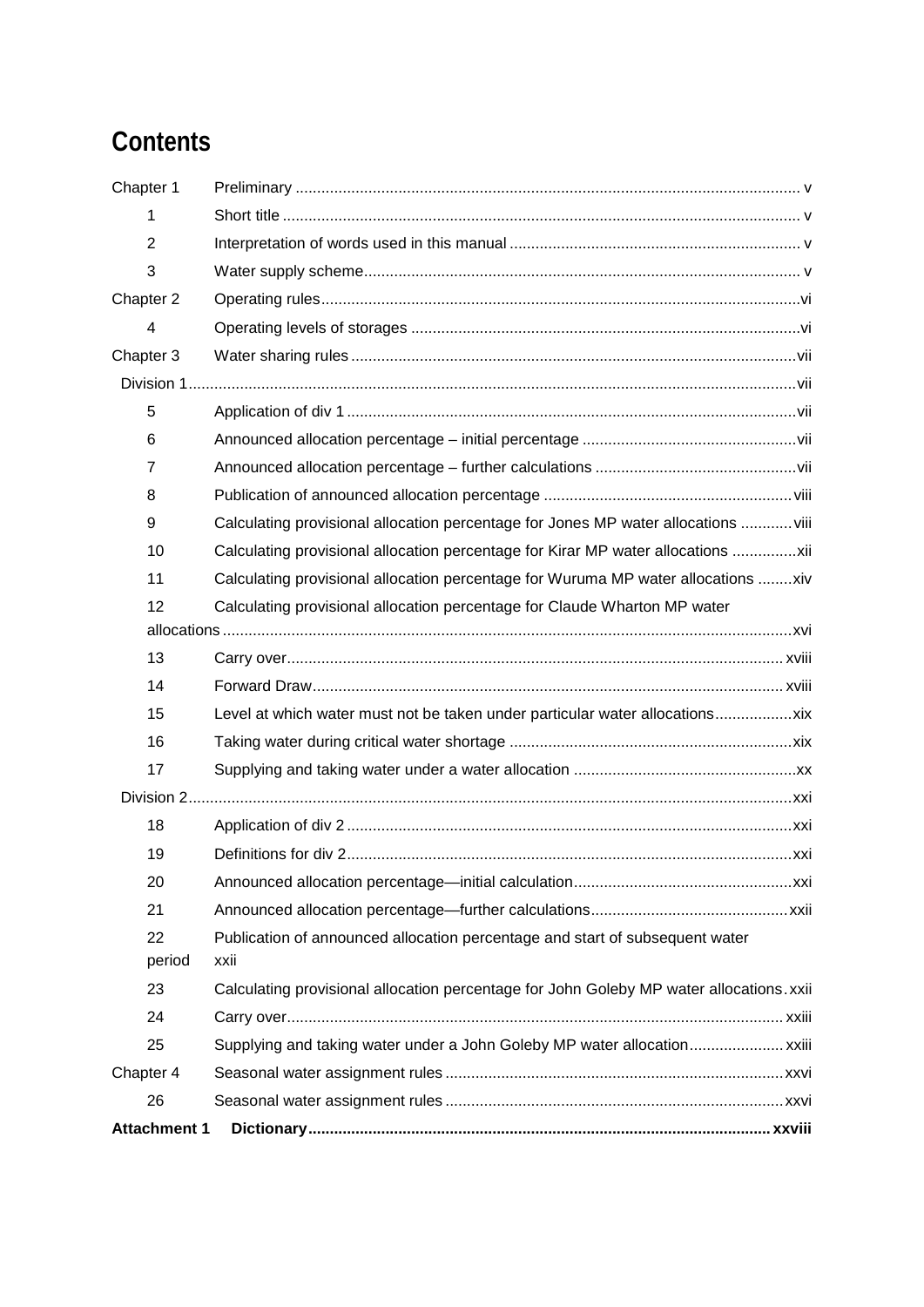# **Chapter 1 Preliminary**

### **1 Short title**

- (1) This operations manual may be cited as the Upper Burnett Water Supply Scheme Operations Manual.
- (2) Reference in this document to 'this manual' means the Upper Burnett Water Supply Scheme Operations Manual.

### **2 Interpretation of words used in this manual**

The dictionary in attachment 1 defines particular words used in this manual.

## **3 Water supply scheme**

The extent of the Upper Burnett Water Supply Scheme is defined in the Water Plan (Burnett Basin) 2014.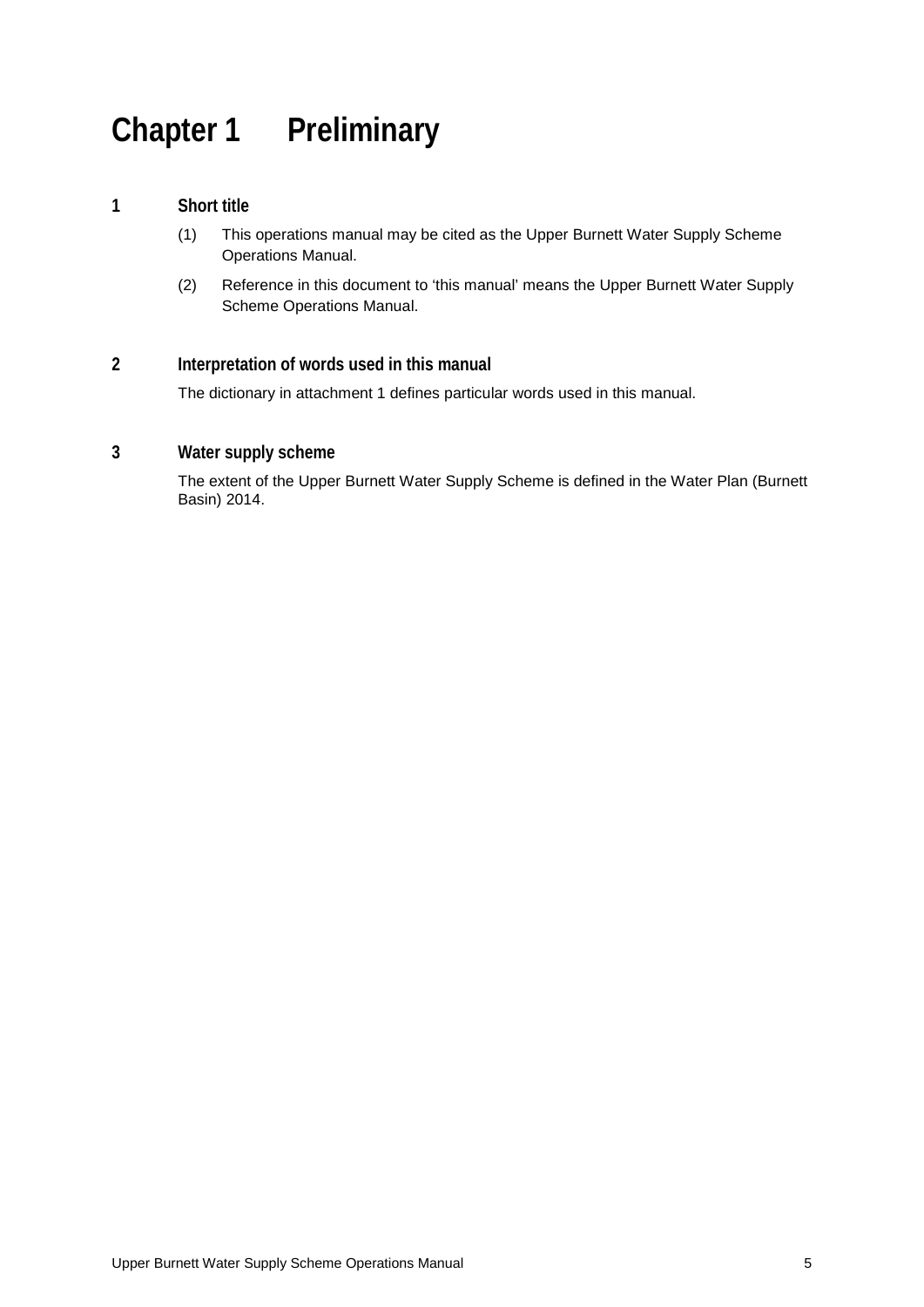# **Chapter 2 Operating rules**

### **4 Operating levels of storages**

- (1) The licence holder may only release water from a storage mentioned in table 1 for the following—
	- (a) for John Goleby Weir—to supply water under a water allocation in the John Goleby subscheme under section 25;
	- (b) for another storage—
		- (i) to maintain a downstream storage at its nominal operating level under subsection (2); or
		- (ii) to comply with the environmental management rules in attachment 2 of the resource operations licence; or
		- (iii) to supply water under a water allocation under section 17.
- (2) The licence holder must maintain each storage mentioned in table 1, other than Wuruma Dam and John Goleby Weir, at or above the nominal operating level stated in table 1, column 3 for the period stated in table 1, column 4, opposite the storage.
- (3) However, the licence holder may maintain the storage at a level below the nominal operating level for the storage for not more than 7 days a month.
- (4) Despite subsections (1) and (2), the licence holder must not, unless authorised by the chief executive, release water from a storage mentioned in table 1, if the current storage level for the storage is at or below the minimum operating level stated in table 1, column 2 for the storage.

| Column <sub>1</sub>    | Column <sub>2</sub>                       | Column <sub>3</sub>                       | Column 4                  |
|------------------------|-------------------------------------------|-------------------------------------------|---------------------------|
| <b>Storage</b>         | <b>Minimum operating level</b><br>(m AHD) | <b>Nominal operating</b><br>level (m AHD) | <b>Period</b>             |
| Wuruma Dam             | EL 200.75                                 | not applicable                            | not applicable            |
| Kirar Weir             | EL 142.5                                  | EL 149.6                                  | <b>August to December</b> |
|                        |                                           | EL 144.6                                  | January to July           |
| Jones Weir             | EL 104.45                                 | EL 108.47                                 | all year                  |
| Claude Wharton<br>Weir | EL 86.5                                   | EL 91.12                                  | all year                  |
| John Goleby Weir       | EL 163                                    | not applicable                            | not applicable            |

#### *Table 1 – Operating levels of storages*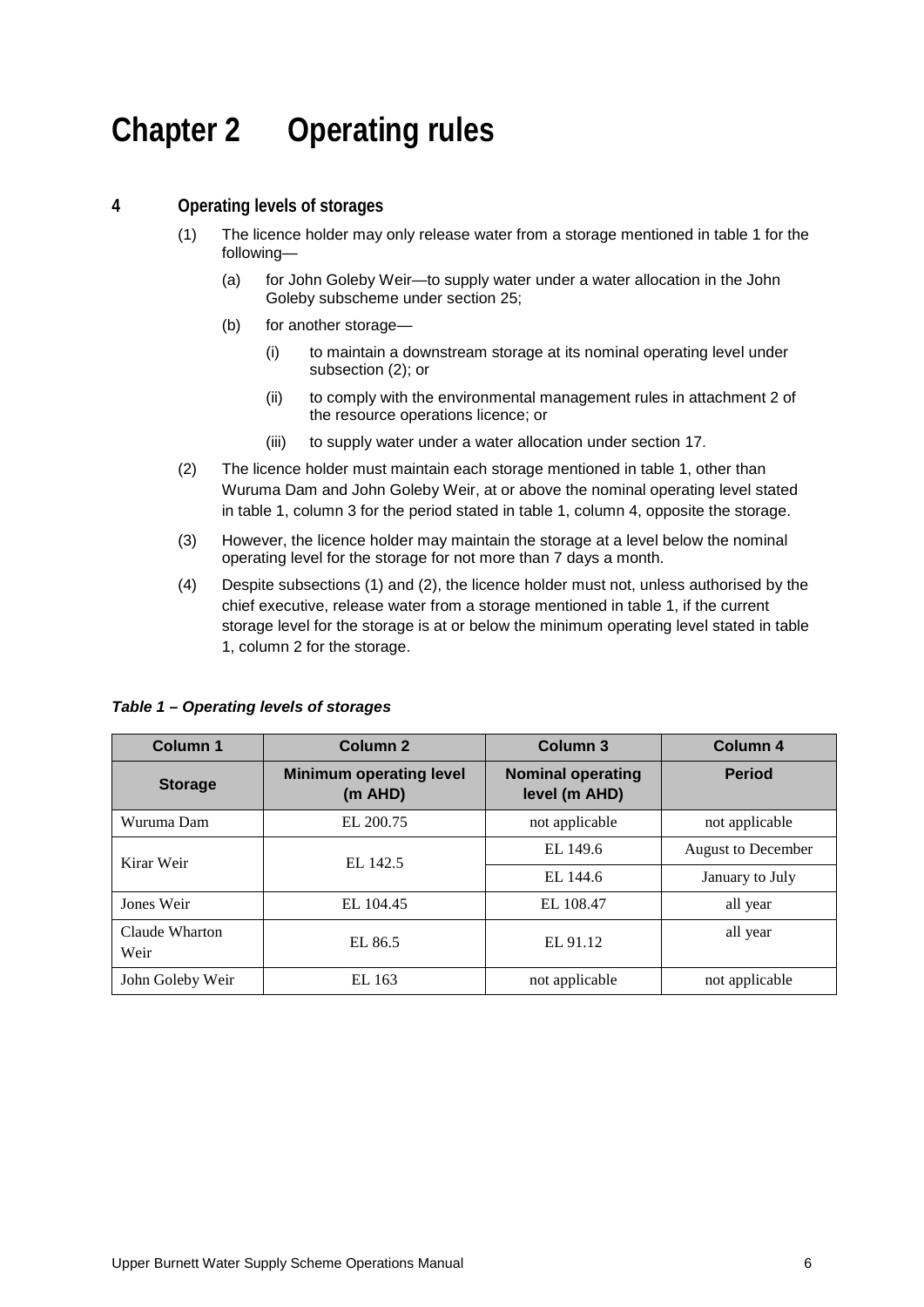# **Chapter 3 Water sharing rules**

## **Division 1**

#### **5 Application of div 1**

This division applies to the Jones subscheme, the Kirar subscheme, the Wuruma subscheme, the Claude Wharton A subscheme and the Claude Wharton B subscheme (each a relevant subscheme).

#### **6 Announced allocation percentage – initial percentage**

- (1) The licence holder must, within 5 business days after the start of a water year, calculate a provisional allocation percentage for the medium priority water allocations in each relevant subscheme under section 9, 10, 11 or 12.
- (2) The announced allocation percentage for the medium priority water allocations in a relevant subscheme is the provisional allocation percentage calculated for the water allocations in the relevant subscheme under section 9, 10, 11 or 12.

*Note—*

See section 16 for when the announced allocation percentage for medium priority water allocations in a relevant subscheme is zero.

- (3) The announced allocation percentage for the medium priority water allocations in a relevant subscheme—
	- (a) takes effect on the first day of the water year; and
	- (b) subject to section 7, has effect as the announced allocation percentage for the water allocations for the water year.

#### **7 Announced allocation percentage – further calculations**

- (1) The licence holder must calculate a provisional allocation percentage for the medium priority water allocations in each relevant under section 9, 10, 11 or 12—
	- (a) within 5 business days after the start of each quarter of a water year, other than the first quarter; and
	- (b) within 10 business days after a major inflow.
- (2) Also, the licence holder may, at any time during the water year, calculate a provisional allocation percentage for the medium priority water allocations in a subscheme under section 9, 10, 11 or 12.
- (3) If the provisional allocation percentage for the medium priority water allocations in a relevant subscheme calculated as mentioned in subsection (1) or (2) is greater than the announced allocation percentage currently in effect for the water allocations, the provisional allocation percentage—
	- (a) takes effect as the announced allocation percentage for the water allocations on the day on which the calculation is made; and
	- (b) has effect as the announced allocation percentage for the water allocations for the water year unless a greater announced allocation percentage for the water allocations takes effect under this section.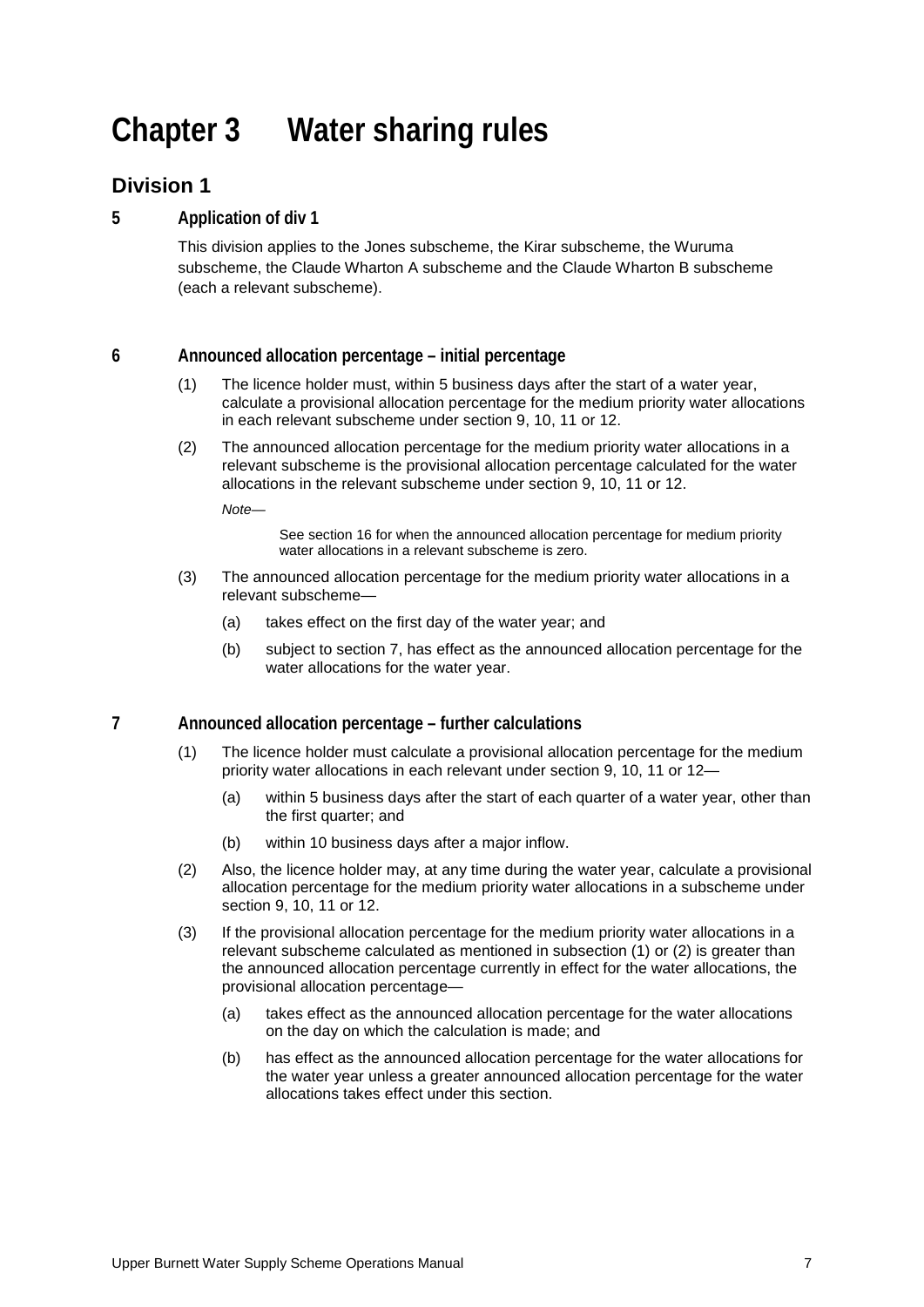#### **8 Publication of announced allocation percentage**

- (1) The licence holder must, within the required time after an announced allocation percentage for the medium priority water allocations in a relevant subscheme takes effect under section 6 or 7, publish details of the announced allocation percentage for the water allocations on the licence holder's website.
- (2) In this section—

*required time* means—

- (a) for an announced allocation percentage that takes effect for water allocations under section 6—5 business days; or
- (b) for an announced allocation percentage that takes effect for water allocations under section 7—2 business days.

#### **9 Calculating provisional allocation percentage for Jones MP water allocations**

- (1) The provisional allocation percentage for the Jones MP water allocations is the greatest of the following percentages—
	- (a) the percentage calculated using the following formula, rounded up the nearest whole per cent—

$$
\frac{(UV + IN - HPA - RE + DIV - TOL - VIWY - TR)}{(MPA - 5000)} \times 100
$$

(b) the percentage calculated using the following formula, rounded up to the nearest whole per cent—

$$
\frac{(UV + IN - HPA - RE + DIV - TOL - VIWY)}{(MPA - 4204)} \times 100
$$

(c) the percentage calculated using the following formula, rounded up to the nearest whole per cent—

$$
\frac{(UV + IN - HPA - RE + DIV - TOL - VIWY)}{(MPA - 3421)} \times 100
$$

- (2) However—
	- (a) if the provisional allocation percentage calculated under subsection (1) is greater than 100%, the provisional allocation percentage for the Jones MP water allocations is 100%; or
	- (b) if the provisional allocation percentage calculated under subsection (1) is less than zero, the provisional allocation percentage for the Jones MP water allocations is zero.
- (3) The parameters used in the formulae in subsection (1), are defined in tables 2, 3 and 4 respectively.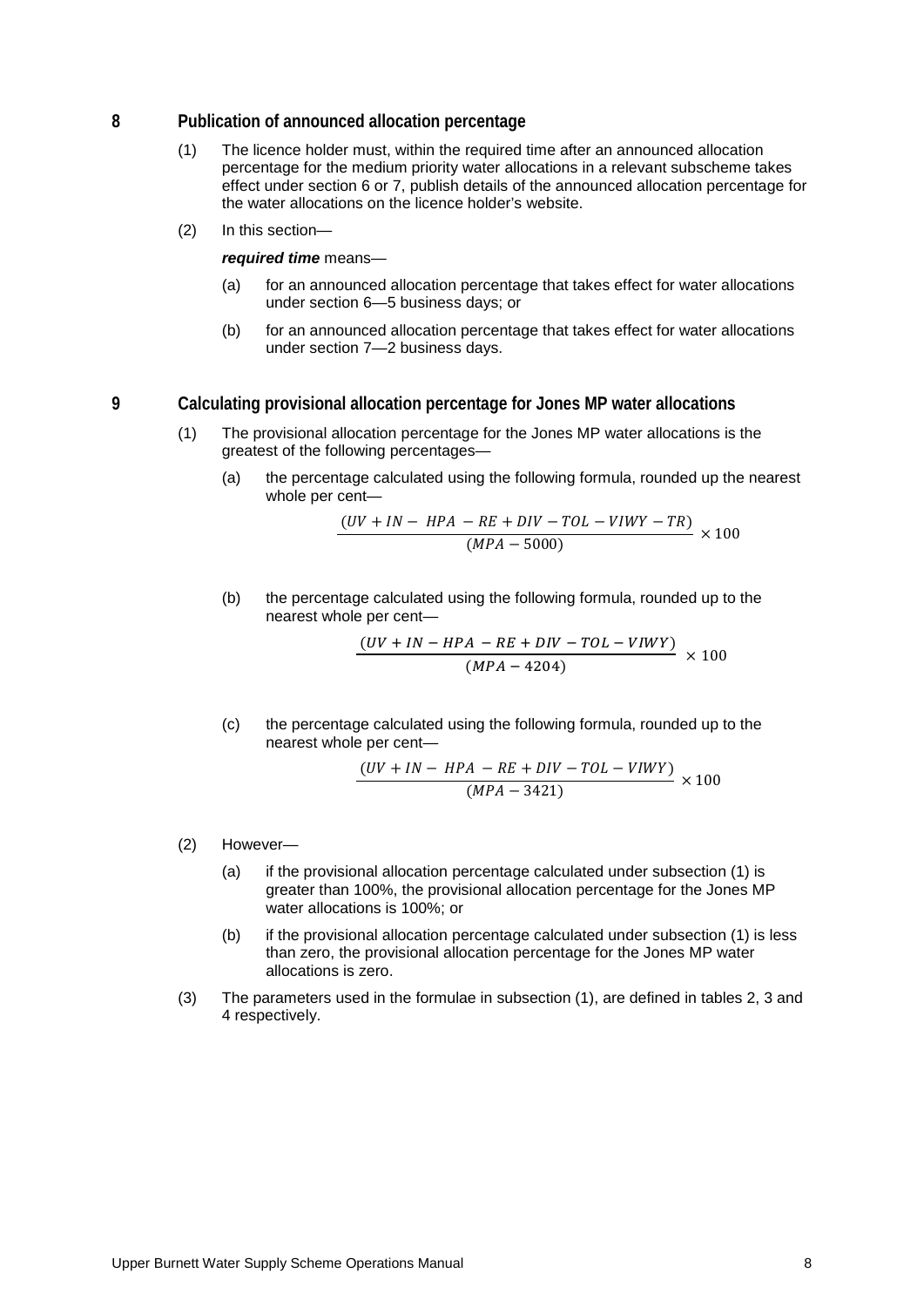| <b>Parameter</b> | <b>Definition</b>                                                                                                                                                                                                                                                                                                                                      |  |
|------------------|--------------------------------------------------------------------------------------------------------------------------------------------------------------------------------------------------------------------------------------------------------------------------------------------------------------------------------------------------------|--|
| UV               | The total of the usable volumes for Wuruma Dam, Kirar Weir and Jones Weir that can<br>be used to supply Jones MP water allocations through to the end of a water year and<br>is calculated as-                                                                                                                                                         |  |
|                  | $UV = ASV - DSV$                                                                                                                                                                                                                                                                                                                                       |  |
|                  | where-<br>adjusted storage volume (ASV) means the current storage volume of water in the<br>relevant storage for the <i>adjusted storage level</i> calculated using the relevant storage<br>curve for the storage as stated in attachment 1 of the resource operations licence.                                                                        |  |
|                  | adjusted storage level for a storage, means the level in AHD calculated by<br>subtracting the <i>storage loss</i> for the storage from the current storage level for the<br>storage.                                                                                                                                                                   |  |
|                  | storage loss means, for a storage, for a month, means the loss of water from the<br>storage, due to evaporation and seepage, stated in table 12 for the storage for the<br>month in which the provisional allocation percentage is calculated.                                                                                                         |  |
|                  | dead storage volume (DSV) means the dead storage volume for the storage as<br>stated in attachment 1 of the resource operations licence.                                                                                                                                                                                                               |  |
| $\bm{I}N$        | The total of the inflow allowances for the Wuruma subscheme, the Kirar subscheme<br>and the Jones subscheme for the month stated in table 13.                                                                                                                                                                                                          |  |
| <b>HPA</b>       | The total of the nominal volumes for the Wuruma HP water allocations, the Kirar HP<br>water allocations and the Jones HP water allocations.                                                                                                                                                                                                            |  |
| RE               | The total of the reserves for the Wuruma subscheme, the Kirar subscheme and the<br>Jones subscheme for the month stated in table 14.                                                                                                                                                                                                                   |  |
| DIV              | The total of the diversions for the Wuruma subscheme, the Kirar subscheme and the<br>Jones subscheme for the water year.                                                                                                                                                                                                                               |  |
| <b>TOL</b>       | The total of the transmission and operational losses for the Wuruma subscheme, the<br>Kirar subscheme and the Jones subscheme for the month calculated using the<br>definition in the dictionary and the figures stated in table 15.                                                                                                                   |  |
| <b>VIWY</b>      | The difference between the total volume of water carried over to the current water<br>year under section 13, and the total volume of water brought forward to the current<br>water year under section 14, by holders of water allocations under which water may<br>be taken from the Wuruma subscheme, the Kirar subscheme and the Jones<br>subscheme. |  |
| TR               | The transfer allowance calculated using the definition in the dictionary and the figures<br>stated in table 16.                                                                                                                                                                                                                                        |  |
| <b>MPA</b>       | The total of the nominal volumes for the Wuruma MP water allocations, the Kirar MP<br>water allocations and the Jones MP water allocations.                                                                                                                                                                                                            |  |

*Table 2 –Parameters for calculating a provisional allocation percentage for Jones MP water allocations*—*subsection (1)(a)*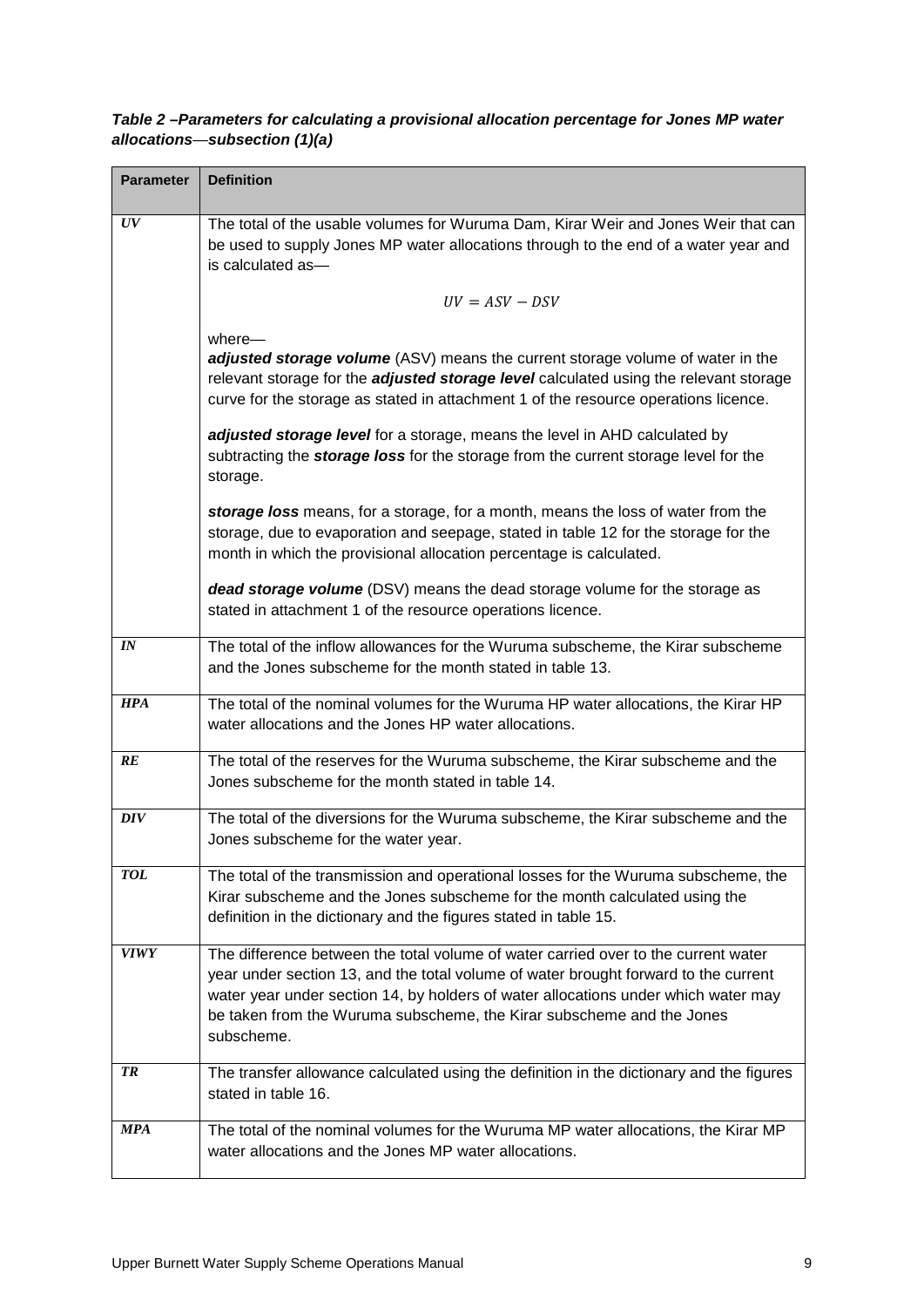| <b>Parameter</b> | <b>Definition</b>                                                                                                                                                                                                                                                                                                             |  |
|------------------|-------------------------------------------------------------------------------------------------------------------------------------------------------------------------------------------------------------------------------------------------------------------------------------------------------------------------------|--|
| UV               | The total of the usable volumes for Kirar Weir and Jones Weir that can be used to<br>supply Jones MP water allocations through to the end of a water year and is<br>calculated as-                                                                                                                                            |  |
|                  | $UV = ASV - DSV$                                                                                                                                                                                                                                                                                                              |  |
|                  | where-                                                                                                                                                                                                                                                                                                                        |  |
|                  | adjusted storage volume (ASV) means the current storage volume of water in the<br>relevant storage for the <i>adjusted storage level</i> calculated using the relevant storage<br>curve for the storage as stated in attachment 1 of the resource operations licence.                                                         |  |
|                  | adjusted storage level for a storage, means the level in AHD calculated by<br>subtracting the <i>storage loss</i> for the storage from the current storage level for the<br>storage.                                                                                                                                          |  |
|                  | storage loss means, for a storage, for a month, means the loss of water from the<br>storage, due to evaporation and seepage, stated in table 12 for the storage for the<br>month in which the provisional allocation percentage is calculated.                                                                                |  |
|                  | dead storage volume (DSV) means the dead storage volume for the storage as<br>stated in attachment 1 of the resource operations licence.                                                                                                                                                                                      |  |
| IN               | The total of the inflow allowances for the Kirar subscheme and the Jones subscheme<br>for the month stated in table 13.                                                                                                                                                                                                       |  |
| <b>HPA</b>       | The total of the nominal volumes for the Kirar HP water allocations and the Jones HP<br>water allocations.                                                                                                                                                                                                                    |  |
| RE               | The total of the reserves for the Kirar subscheme and the Jones subscheme for the<br>month stated in table 14.                                                                                                                                                                                                                |  |
| DIV              | The total of the diversions for the Kirar subscheme and the Jones subscheme for the<br>water year.                                                                                                                                                                                                                            |  |
| <b>TOL</b>       | The total of the transmission and operational losses for the Kirar subscheme and the<br>Jones subscheme for the month calculated using the definition in the dictionary and<br>the figures stated in table 15.                                                                                                                |  |
| <b>VIWY</b>      | The difference between the total volume of water carried over to the current water<br>year under section 13, and the total volume of water brought forward to the current<br>water year under section 14, by holders of water allocations under which water may<br>be taken from the Kirar subscheme and the Jones subscheme. |  |
| <b>MPA</b>       | The total of the nominal volumes for the Kirar MP water allocations and the Jones MP<br>water allocations.                                                                                                                                                                                                                    |  |

*Table 3 –Parameters for calculating a provisional allocation percentage for Jones MP water allocations—subsection (1)(b)*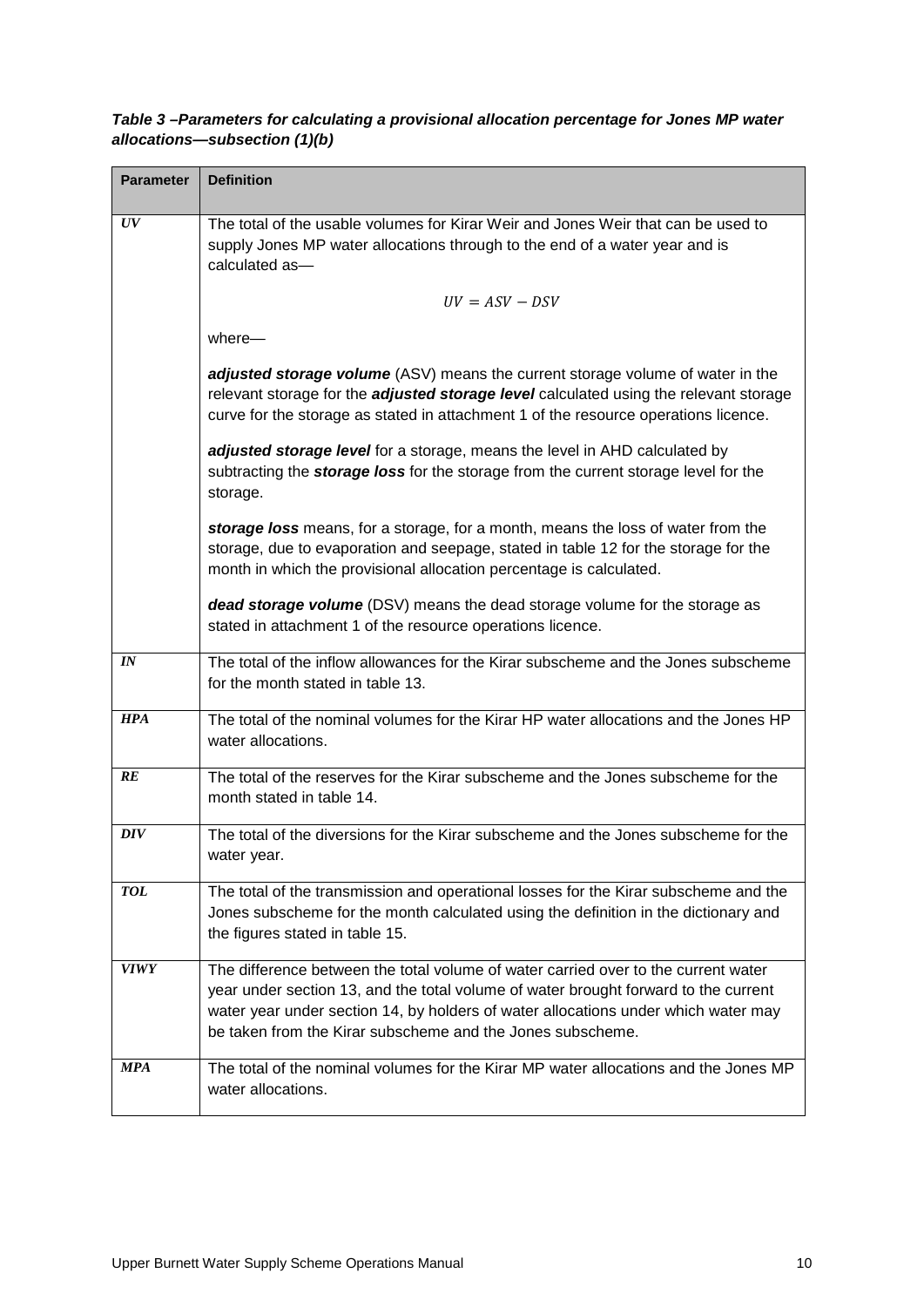| <b>Parameter</b> | <b>Definition</b>                                                                                                                                                                                                                                                                                     |  |
|------------------|-------------------------------------------------------------------------------------------------------------------------------------------------------------------------------------------------------------------------------------------------------------------------------------------------------|--|
|                  |                                                                                                                                                                                                                                                                                                       |  |
| UV               | The total of the usable volumes for Jones Weir that can be used to supply Jones MP<br>water allocations through to the end of a water year and is calculated as-                                                                                                                                      |  |
|                  | $UV = ASV - DSV$                                                                                                                                                                                                                                                                                      |  |
|                  | where-                                                                                                                                                                                                                                                                                                |  |
|                  | adjusted storage volume (ASV) means the current storage volume of water in the<br>relevant storage for the <i>adjusted storage level</i> calculated using the relevant storage<br>curve for the storage as stated in attachment 1 of the resource operations licence.                                 |  |
|                  | adjusted storage level for a storage, means the level in AHD calculated by<br>subtracting the <i>storage loss</i> for the storage from the current storage level for the<br>storage.                                                                                                                  |  |
|                  | storage loss means, for a storage, for a month, means the loss of water from the<br>storage, due to evaporation and seepage, stated in table 12 for the storage for the<br>month in which the provisional allocation percentage is calculated.                                                        |  |
|                  | dead storage volume (DSV) means the dead storage volume for the storage as<br>stated in attachment 1 of the resource operations licence.                                                                                                                                                              |  |
| IN               | The total of the inflow allowances for the Jones subscheme for the month stated in<br>table 13.                                                                                                                                                                                                       |  |
| <b>HPA</b>       | The total of the nominal volumes for the Jones HP water allocations.                                                                                                                                                                                                                                  |  |
| RE               | The total of the reserves for the Jones subscheme for the month stated in table 14.                                                                                                                                                                                                                   |  |
| <b>DIV</b>       | The total of the diversions for the Jones subscheme for the water year.                                                                                                                                                                                                                               |  |
| <b>TOL</b>       | The total of the transmission and operational losses for the Jones subscheme for the<br>month calculated using the definition in the dictionary and the figures stated in table<br>15.                                                                                                                |  |
| <b>VIWY</b>      | The difference between the total volume of water carried over to the current water<br>year under section 13, and the total volume of water brought forward to the current<br>water year under section 14, by holders of water allocations under which water may<br>be taken from the Jones subscheme. |  |
| <b>MPA</b>       | The total of the nominal volumes for the Jones MP water allocations.                                                                                                                                                                                                                                  |  |

*Table 4 –Parameters for calculating a provisional allocation percentage for Jones MP water allocations—subsection (1)(c)*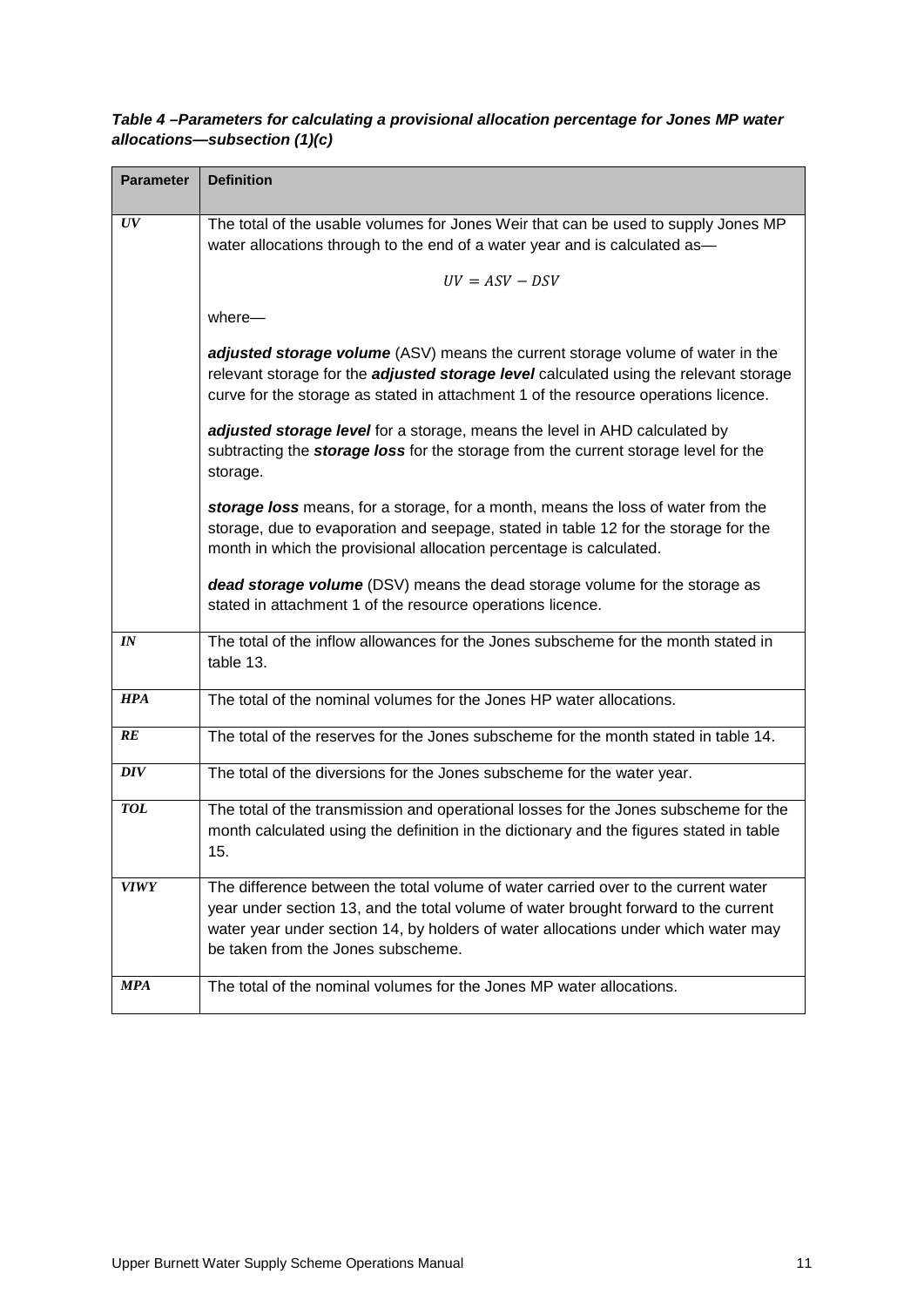#### **10 Calculating provisional allocation percentage for Kirar MP water allocations**

- (1) The provisional allocation percentage for the Kirar MP water allocations is—
	- (a) if the greatest percentage for the Jones MP water allocation under section 9(1) is the percentage calculated under section 9(1)(a)—the percentage calculated for the Jones MP water allocation under section 9(1)(a); or
	- (b) if the greatest percentage for the Jones MP water allocations under section 9(1) is the percentage calculated under section 9(1)(b)—the percentage calculated for the Jones MP water allocation under section 9(1)(b) ; or
	- (c) if the greatest percentage for the Jones MP water allocations under section 9(1) is the percentage calculated for the Jones MP water allocation under section 9(1)(c)— the greater of the following percentages—
		- (i) the percentage calculated using the following formula, rounded up to the nearest whole per cent—

$$
\frac{(UV + IN - HPA - RE + DIV - TOL - VIWY - TR)}{(MPA - 1579)} \times 100
$$

(ii) the percentage calculated using the following formula, rounded up to the nearest whole per cent—

$$
\frac{(UV + IN - HPA - RE + DIV - TOL - VIWY)}{(MPA - 783)} \times 100
$$

- (2) However—
	- (a) If the provisional allocation percentage calculated under subsection (1) is greater than 100%, the provisional allocation percentage for the Kirar MP water allocations is 100%; or
	- (b) If the provisional allocation percentage calculated under subsection (1) is less than zero, the provisional allocation percentage for the Kirar MP water allocations is zero.
- (3) The parameters used in the formulae in subsection (1), are defined in tables 5 and 6 respectively.

#### *Table 5 –Parameters for calculating a provisional allocation percentage for Kirar MP water allocations—subsection (1)(c)(i)*

| <b>Parameter</b> | <b>Definition</b>                                                                                                                                                                                                                                                     |  |
|------------------|-----------------------------------------------------------------------------------------------------------------------------------------------------------------------------------------------------------------------------------------------------------------------|--|
| UV               | The total of the usable volumes for Wuruma Dam and Kirar Weir that can be used to<br>supply Kirar MP water allocations through to the end of a water year and is calculated<br>$as-$                                                                                  |  |
|                  | $UV = ASV - DSV$                                                                                                                                                                                                                                                      |  |
|                  | where—                                                                                                                                                                                                                                                                |  |
|                  | adjusted storage volume (ASV) means the current storage volume of water in the<br>relevant storage for the <b>adjusted storage level</b> calculated using the relevant storage<br>curve for the storage as stated in attachment 1 of the resource operations licence. |  |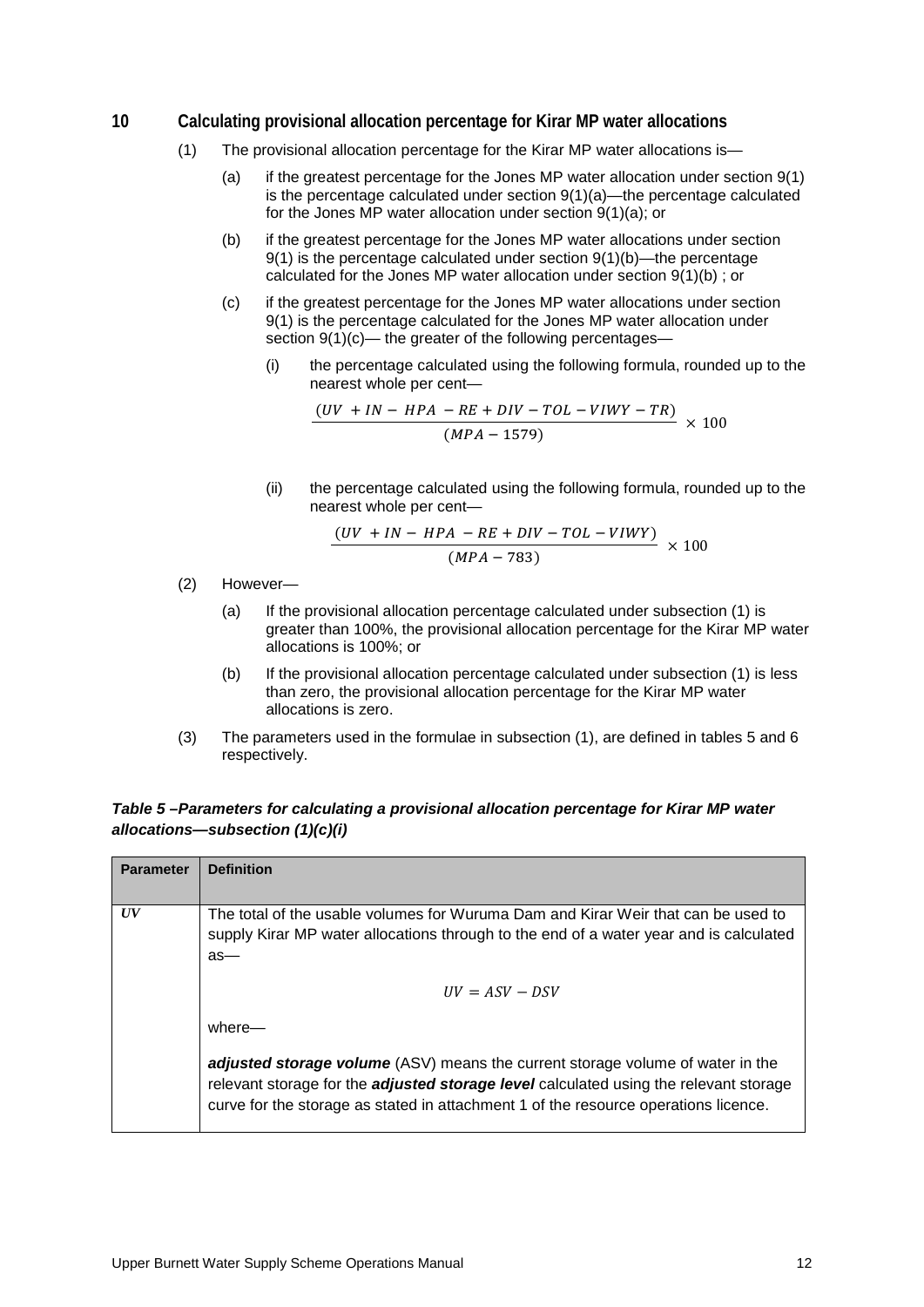|             | adjusted storage level for a storage, means the level in AHD calculated by<br>subtracting the storage loss for the storage from the current storage level for the<br>storage.                                                                                                                                                  |
|-------------|--------------------------------------------------------------------------------------------------------------------------------------------------------------------------------------------------------------------------------------------------------------------------------------------------------------------------------|
|             | storage loss means, for a storage, for a month, means the loss of water from the<br>storage, due to evaporation and seepage, stated in table 12 for the storage for the<br>month in which the provisional allocation percentage is calculated.                                                                                 |
|             | dead storage volume (DSV) means the dead storage volume for the storage as<br>stated in attachment 1 of the resource operations licence.                                                                                                                                                                                       |
| IN          | The total of the inflow allowances for the Wuruma subscheme and Kirar subscheme<br>for the month stated in table 13.                                                                                                                                                                                                           |
| <b>HPA</b>  | The total of the nominal volumes for the Wuruma HP water allocations and the Kirar<br>HP water allocations.                                                                                                                                                                                                                    |
| RE          | The total of the reserves for the Wuruma subscheme and the Kirar subscheme for the<br>month stated in table 14.                                                                                                                                                                                                                |
| DIV         | The total of the diversions for the Wuruma subscheme and the Kirar subscheme for<br>the water year.                                                                                                                                                                                                                            |
| <b>TOL</b>  | The total of the transmission and operational losses for the Wuruma subscheme and<br>the Kirar subscheme for the month calculated using the definition in the dictionary<br>and the figures stated in table 15.                                                                                                                |
| <b>VIWY</b> | The difference between the total volume of water carried over to the current water<br>year under section 13, and the total volume of water brought forward to the current<br>water year under section 14, by holders of water allocations under which water may<br>be taken from the Wuruma subscheme and the Kirar subscheme. |
| <b>TR</b>   | The transfer allowance calculated using the definition in the dictionary and the figures<br>stated in table 16.                                                                                                                                                                                                                |
| <b>MPA</b>  | The total of the nominal volumes for the Wuruma MP water allocations and the Kirar<br>MP water allocations.                                                                                                                                                                                                                    |

## *Table 6 –Parameters for calculating a provisional allocation percentage for Kirar MP water allocations—subsection (1)(c)(ii)*

| <b>Parameter</b> | <b>Definition</b>                                                                                                                                                                                                                                                            |  |
|------------------|------------------------------------------------------------------------------------------------------------------------------------------------------------------------------------------------------------------------------------------------------------------------------|--|
| U V              | The usable volume for Kirar Weir that can be used to supply Kirar MP water<br>allocations through to the end of a water year and is calculated as-                                                                                                                           |  |
|                  | $UV = ASV - DSV$                                                                                                                                                                                                                                                             |  |
|                  | where—                                                                                                                                                                                                                                                                       |  |
|                  | <b>adjusted storage volume</b> (ASV) means the current storage volume of water in the<br>relevant storage for the <i>adjusted storage level</i> calculated using the relevant storage<br>curve for the storage as stated in attachment 1 of the resource operations licence. |  |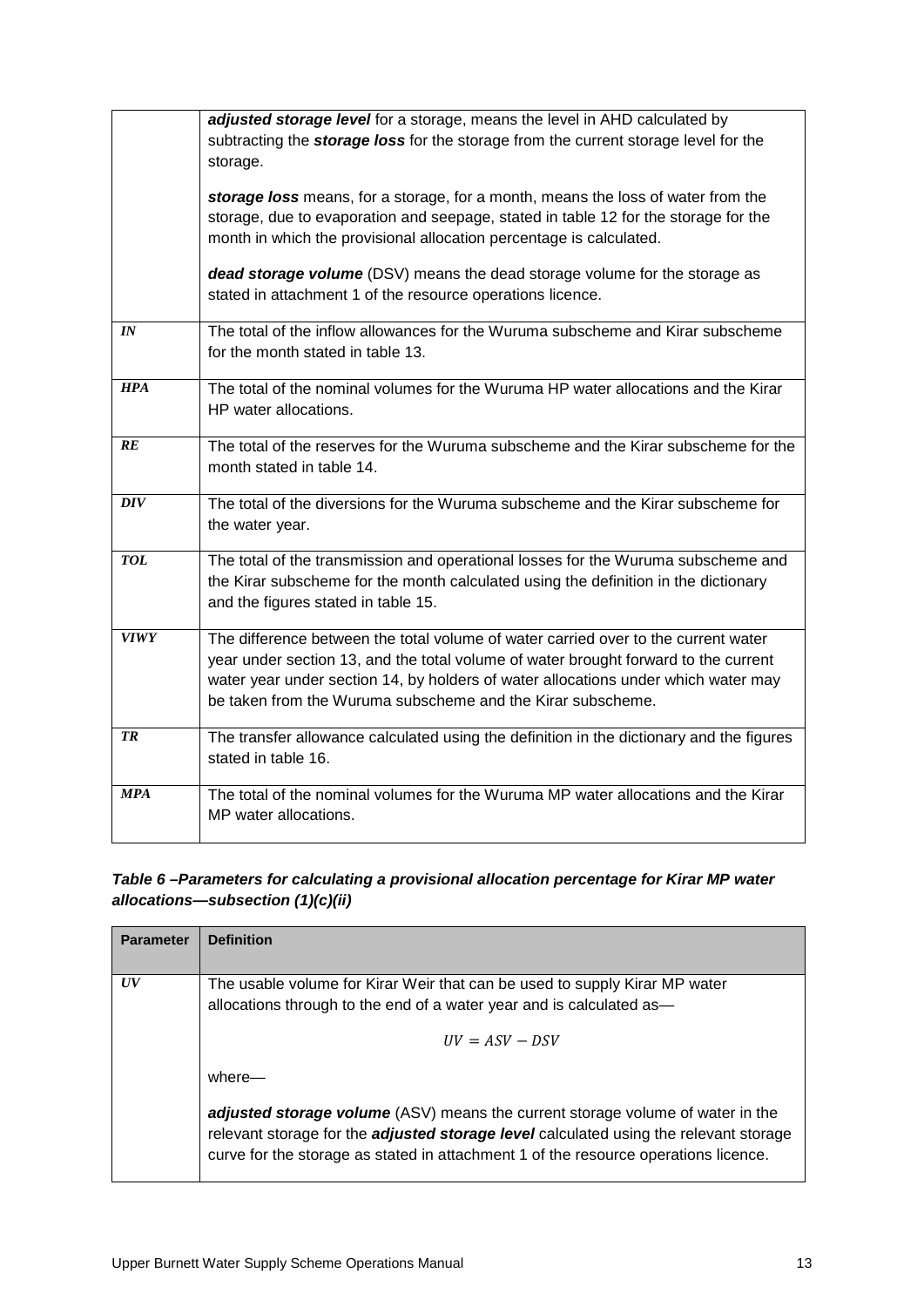|             | subtracting the <i>storage loss</i> for the storage from the current storage level for the<br>storage.                                                                                                                                         |
|-------------|------------------------------------------------------------------------------------------------------------------------------------------------------------------------------------------------------------------------------------------------|
|             |                                                                                                                                                                                                                                                |
|             | storage loss means, for a storage, for a month, means the loss of water from the<br>storage, due to evaporation and seepage, stated in table 12 for the storage for the<br>month in which the provisional allocation percentage is calculated. |
|             | <b>dead storage volume</b> (DSV) means the dead storage volume for the storage as                                                                                                                                                              |
|             | stated in attachment 1 of the resource operations licence.                                                                                                                                                                                     |
| IN          | The inflow allowance for the Kirar subscheme for the month stated in table 13.                                                                                                                                                                 |
| <b>HPA</b>  | The total of the nominal volumes for the Kirar HP water allocations.                                                                                                                                                                           |
| RE          | The reserve for the Kirar subscheme for the month stated in table 14.                                                                                                                                                                          |
| DIV         | The diversion for the Kirar subscheme for the water year.                                                                                                                                                                                      |
| <b>TOL</b>  | The transmission and operational losses for the Kirar subscheme for the month                                                                                                                                                                  |
|             | calculated using the definition in the dictionary and the figures stated in table 15.                                                                                                                                                          |
| <b>VIWY</b> | The difference between the total volume of water carried over to the current water                                                                                                                                                             |
|             | year under section 13, and the total volume of water brought forward to the current                                                                                                                                                            |
|             | water year under section 14, by holders of water allocations under which water may<br>be taken from the Kirar subscheme.                                                                                                                       |
|             |                                                                                                                                                                                                                                                |
| <b>MPA</b>  | The total of the nominal volumes for the Kirar MP water allocations.                                                                                                                                                                           |

#### **11 Calculating provisional allocation percentage for Wuruma MP water allocations**

- (1) The provisional allocation percentage for Wuruma MP water allocations is—
	- (a) if the greatest percentage for the Jones MP water allocations under section 9(1) is the percentage calculated for the Jones MP water allocations under section 9(1)(a)—the percentage calculated under section 9(1)(a); or
	- (b) if the greatest percentage for the Jones MP water allocations under section 9(1) is the percentage calculated under section 9(1)(c) and the greater percentage for the Kirar MP water allocations under section 10(2)(c) is the percentage calculated under section 10(2)(c)(i)—the percentage calculated for the Kirar MP water allocations under section 10(2)(c)(i); or
	- (c) if paragraph (a) or (b) does not apply, the lesser of—
		- (i) 100%; and
		- (ii) the percentage calculated using the following formula, rounded up to the nearest whole per cent—

$$
\frac{(UV + IN - HPA - RE + DIV - TOL - VIWY - TR)}{(MPA - 796)} \times 100
$$

- (2) However—
	- (a) If the provisional allocation percentage calculated under subsection (1) is greater than 100%, the provisional allocation percentage for the Wuruma MP water allocations is 100%; or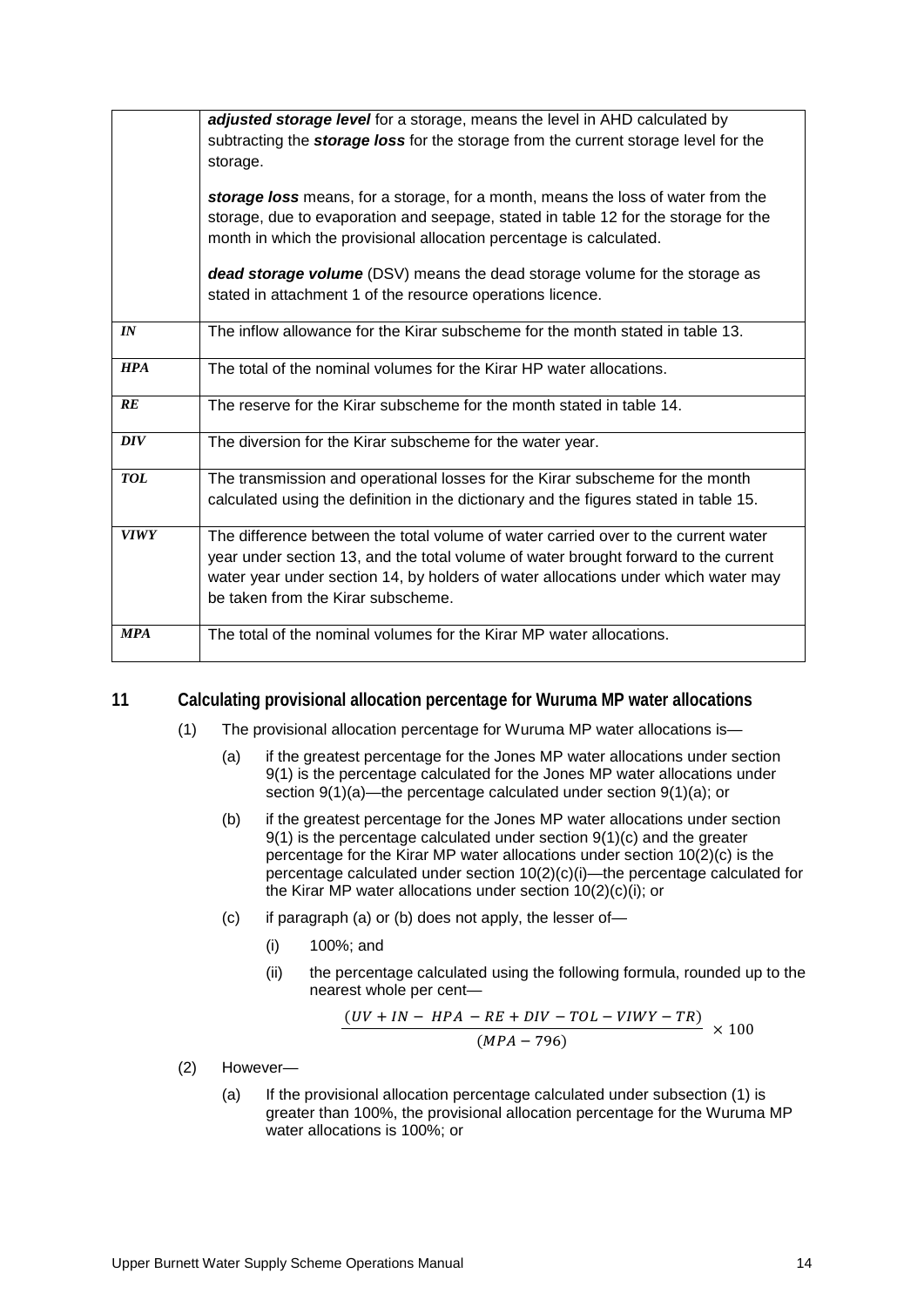- (b) If the provisional allocation percentage calculated under subsection (1) is less than zero, the provisional allocation percentage for the Wuruma MP water allocations is zero.
- (3) The parameters used in the formula in subsection (1), are defined in table 7.

#### *Table 7 –Parameters for calculating a provisional allocation percentage for Wuruma MP water allocations—subsection (1)(c)*

| <b>Parameter</b> | <b>Definition</b>                                                                                                                                                                                                                                                                                      |  |
|------------------|--------------------------------------------------------------------------------------------------------------------------------------------------------------------------------------------------------------------------------------------------------------------------------------------------------|--|
|                  |                                                                                                                                                                                                                                                                                                        |  |
| UV               | The usable volume for Wuruma Dam that can be used to supply Wuruma MP water<br>allocations through to the end of a water year and is calculated as-                                                                                                                                                    |  |
|                  | $UV = ASV - DSV$                                                                                                                                                                                                                                                                                       |  |
|                  | where-                                                                                                                                                                                                                                                                                                 |  |
|                  | adjusted storage volume (ASV) means the current storage volume of water in the<br>relevant storage for the <i>adjusted storage level</i> calculated using the relevant storage<br>curve for the storage as stated in attachment 1 of the resource operations licence.                                  |  |
|                  | adjusted storage level for a storage, means the level in AHD calculated by<br>subtracting the <i>storage loss</i> for the storage from the current storage level for the<br>storage.                                                                                                                   |  |
|                  | storage loss means, for a storage, for a month, means the loss of water from the<br>storage, due to evaporation and seepage, stated in table 12 for the storage for the<br>month in which the provisional allocation percentage is calculated.                                                         |  |
|                  | dead storage volume (DSV) means the dead storage volume for the storage as<br>stated in attachment 1 of the resource operations licence.                                                                                                                                                               |  |
| $\boldsymbol{I}$ | The inflow allowance for the Wuruma subscheme for the month stated in table 13.                                                                                                                                                                                                                        |  |
| <b>HPA</b>       | The total of the nominal volumes for the Wuruma HP water allocations.                                                                                                                                                                                                                                  |  |
| RE               | The reserve for the Wuruma subscheme for the month stated in table 14.                                                                                                                                                                                                                                 |  |
| <b>DIV</b>       | The diversion for the Wuruma subscheme for the water year.                                                                                                                                                                                                                                             |  |
| <b>TOL</b>       | The transmission and operational losses for the Wuruma subscheme for the month<br>calculated using the definition in the dictionary and the figures stated in table 15.                                                                                                                                |  |
| <b>VIWY</b>      | The difference between the total volume of water carried over to the current water<br>year under section 13, and the total volume of water brought forward to the current<br>water year under section 14, by holders of water allocations under which water may<br>be taken from the Wuruma subscheme. |  |
| TR               | The transfer allowance calculated using the definition in the dictionary and the figures<br>stated in table 16.                                                                                                                                                                                        |  |
| <b>MPA</b>       | The total of the nominal volumes for the Wuruma MP water allocations.                                                                                                                                                                                                                                  |  |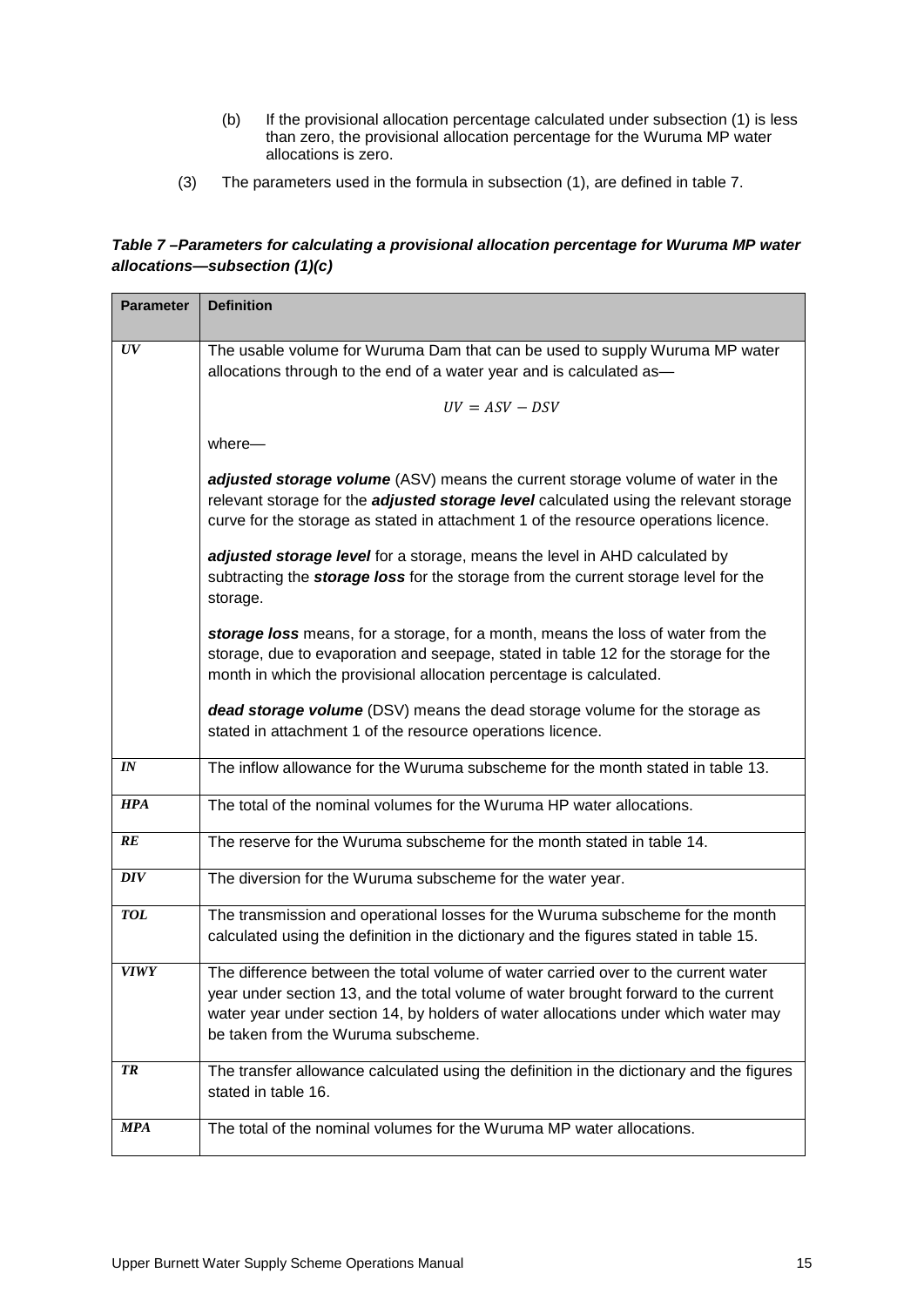**12 Calculating provisional allocation percentage for Claude Wharton MP water allocations**

- (1) The provisional allocation percentage for Claude Wharton MP water allocations is the lesser of—
	- (a) 100%; and
	- (b) the percentage calculated using the following formula, rounded up to the nearest whole per cent—

$$
\frac{(UV + IN - HPA - RE + DIV - TOL - VIWY + TR)}{(MPA - 5469)} \times 100
$$

- (2) However, if the provisional allocation percentage calculated under subsection (1) is less than 40%, the provisional allocation percentage for the Claude Wharton MP water allocations is—
	- (a) for the Claude Wharton A MP water allocations—the percentage calculated under subsection (3); or
	- (b) for the Claude Wharton B MP water allocations—zero.
- (3) For subsection (2)(a), the percentage for the Claude Wharton A MP water allocations is—
	- (a) if paragraph (b) does not apply—the lesser of—
		- (i) 40%; and
		- (ii) the percentage calculated using the following formula, rounded up to the nearest whole per cent—

$$
\frac{(UV + IN - HPA - RE + DIV - TOL - VIWY + TR)}{(MPA - 1239)} \times 100
$$

- (b) if the percentage calculated under paragraph (a) is less than zero—zero.
- (4) The parameters used in the formula in subsections (1) and (3), are defined in tables 8 and 9 respectively.

#### *Table 8 –Parameters for calculating a provisional allocation percentage for Claude Wharton MP water allocations—subsection (1)*

| <b>Parameter</b> | <b>Definition</b>                                                                                                                                                                                                                                                            |  |
|------------------|------------------------------------------------------------------------------------------------------------------------------------------------------------------------------------------------------------------------------------------------------------------------------|--|
|                  |                                                                                                                                                                                                                                                                              |  |
| UV               | The usable volume for Claude Wharton Weir that can be used to supply Claude<br>Wharton MP water allocations through to the end of a water year and is calculated<br>$as-$                                                                                                    |  |
|                  | $UV = ASV - DSV$                                                                                                                                                                                                                                                             |  |
|                  | where-                                                                                                                                                                                                                                                                       |  |
|                  | <b>adjusted storage volume</b> (ASV) means the current storage volume of water in the<br>relevant storage for the <b>adjusted storage level</b> calculated using the relevant storage<br>curve for the storage as stated in attachment 1 of the resource operations licence. |  |
|                  | <b>adjusted storage level</b> for a storage, means the level in AHD calculated by<br>subtracting the <b>storage loss</b> for the storage from the current storage level for the<br>storage.                                                                                  |  |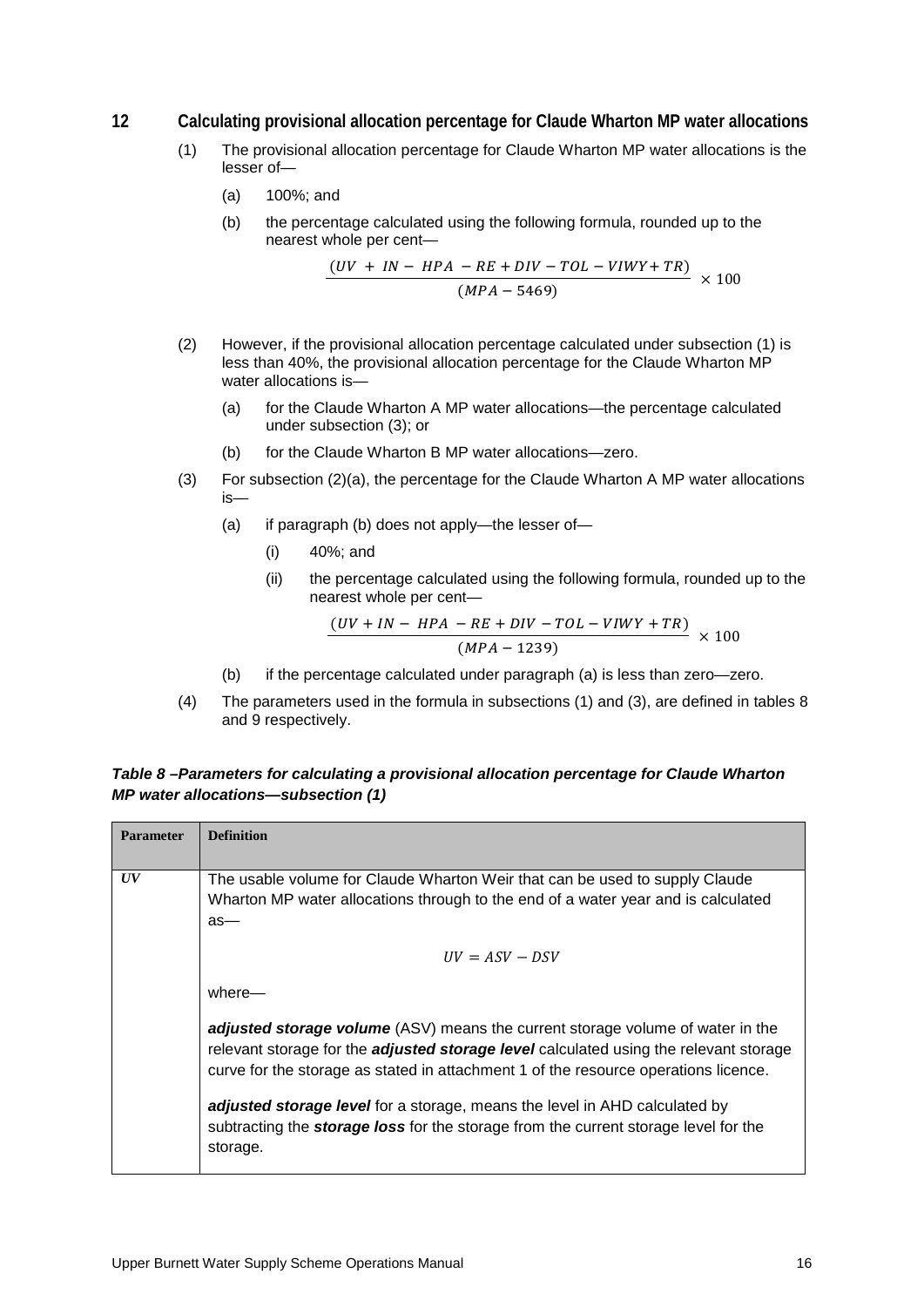|             | storage loss means, for a storage, for a month, means the loss of water from the           |
|-------------|--------------------------------------------------------------------------------------------|
|             | storage, due to evaporation and seepage, stated in table 12 for the storage for the        |
|             | month in which the provisional allocation percentage is calculated.                        |
|             | dead storage volume (DSV) means the dead storage volume for the storage as                 |
|             | stated in attachment 1 of the resource operations licence.                                 |
|             |                                                                                            |
| IN          | The inflow allowance for the Claude Wharton subscheme for the month stated in<br>table 13. |
| <b>HPA</b>  | The total of the nominal volumes for the Claude Wharton HP water allocations.              |
| RE          | The reserve for the Claude Wharton subscheme for the month stated in table 14.             |
| DIV         | The diversion for the Claude Wharton subscheme for the water year.                         |
| <b>TOL</b>  | The total of the transmission and operational losses for the Claude Wharton                |
|             | subscheme for the month calculated using the definition in the dictionary and the          |
|             | figures stated in table 15.                                                                |
| <b>VIWY</b> | The difference between the total volume of water carried over to the current water         |
|             | year under section 13, and the total volume of water brought forward to the current        |
|             | water year under section 14, by holders of water allocations under which water may         |
|             | be taken from the Claude Wharton subscheme.                                                |
| TR          | The transfer allowance calculated using the definition in the dictionary and the figures   |
|             | stated in table 16.                                                                        |
| <b>MPA</b>  | The total of the nominal volumes for the Claude Wharton MP water allocations.              |

## *Table 9 –Parameters for calculating a provisional allocation percentage for Claude Wharton MP water allocations—subsection (3)*

| <b>Parameter</b> | <b>Definition</b>                                                                                                                                                                                                                                                     |  |  |  |  |  |
|------------------|-----------------------------------------------------------------------------------------------------------------------------------------------------------------------------------------------------------------------------------------------------------------------|--|--|--|--|--|
| UV               | The usable volume for Claude Wharton Weir that can be used to supply Claude<br>Wharton MP water allocations through to the end of a water year and is calculated<br>$as -$                                                                                            |  |  |  |  |  |
|                  | $UV = ASV - DSV$                                                                                                                                                                                                                                                      |  |  |  |  |  |
|                  | where-                                                                                                                                                                                                                                                                |  |  |  |  |  |
|                  | adjusted storage volume (ASV) means the current storage volume of water in the<br>relevant storage for the <b>adjusted storage level</b> calculated using the relevant storage<br>curve for the storage as stated in attachment 1 of the resource operations licence. |  |  |  |  |  |
|                  | <b>adjusted storage level</b> for a storage, means the level in AHD calculated by<br>subtracting the <i>storage loss</i> for the storage from the current storage level for the<br>storage.                                                                           |  |  |  |  |  |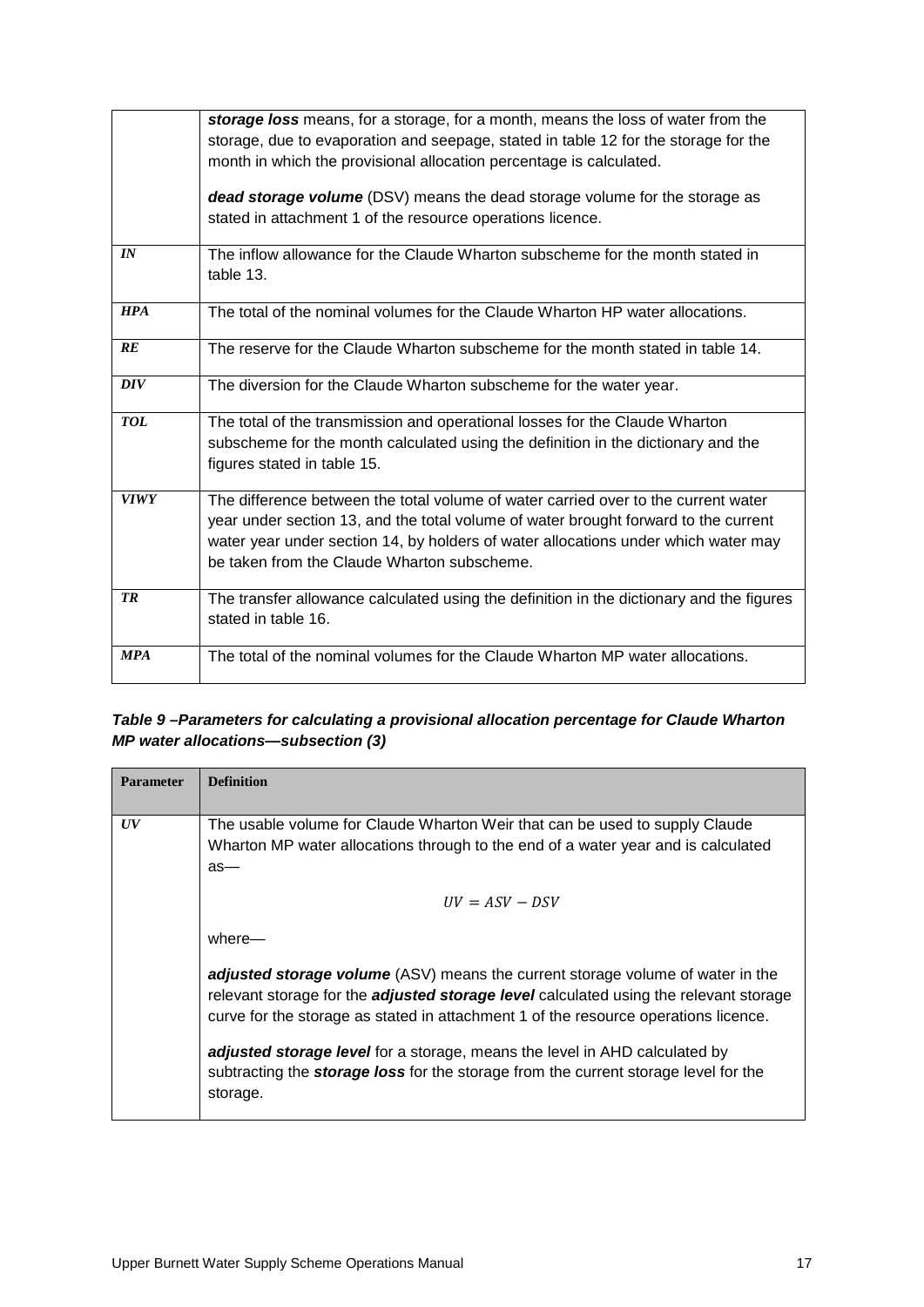|             | storage loss means, for a storage, for a month, means the loss of water from the           |
|-------------|--------------------------------------------------------------------------------------------|
|             | storage, due to evaporation and seepage, stated in table 12 for the storage for the        |
|             | month in which the provisional allocation percentage is calculated.                        |
|             |                                                                                            |
|             | dead storage volume (DSV) means the dead storage volume for the storage as                 |
|             | stated in attachment 1 of the resource operations licence.                                 |
| IN          | The inflow allowance for the Claude Wharton subscheme for the month stated in<br>table 13. |
| <b>HPA</b>  | The total of the nominal volumes for the Claude Wharton HP water allocations.              |
| RE          | The reserve for the Claude Wharton subscheme for the month stated in table 14.             |
| <b>DIV</b>  | The diversion for the Claude Wharton A subscheme for the water year.                       |
| <b>TOL</b>  | The total of the transmission and operational losses for the Claude Wharton                |
|             | subscheme for the month calculated using the definition in the dictionary and the          |
|             | figures stated in table 15.                                                                |
| <b>VIWY</b> | The difference between the total volume of water carried over to the current water         |
|             | year under section 13, and the total volume of water brought forward to the current        |
|             | water year under section 14, by holders of water allocations under which water may         |
|             | be taken from the Claude Wharton A subscheme.                                              |
| <b>TR</b>   | The transfer allowance calculated using the definition in the dictionary and the figures   |
|             | stated in table 16.                                                                        |
|             |                                                                                            |
| <b>MPA</b>  | The total of the nominal volumes for the Claude Wharton A MP water allocations.            |
|             |                                                                                            |

#### **13 Carry over**

- (1) The licence holder may allow the holder of a medium priority water allocation in a relevant subscheme to carry over unused water from one water year to the next water year.
- (2) However, the total volume of water the licence holder may allow the holders of medium priority water allocations in the relevant subschemes to carry over is the lesser of the following—
	- (a) 2% of the total of the nominal volumes for all medium priority water allocations in all the relevant subschemes;
	- (b) the total volume of the unused water for all medium priority water allocations in all the relevant subschemes.

#### **14 Forward Draw**

- (1) The licence holder may allow the holder of a high priority water allocation or a medium priority water allocation in a relevant subscheme to bring forward to the current water year any water that may be taken under the water allocation in the next water year.
- (2) However, the total volume of water the licence holder may allow holders of water allocations to bring forward must not exceed—
	- (a) for the holders of high priority water allocations in the relevant subschemes—1% of the total of the nominal volumes for all high priority water allocations in all the relevant subschemes; or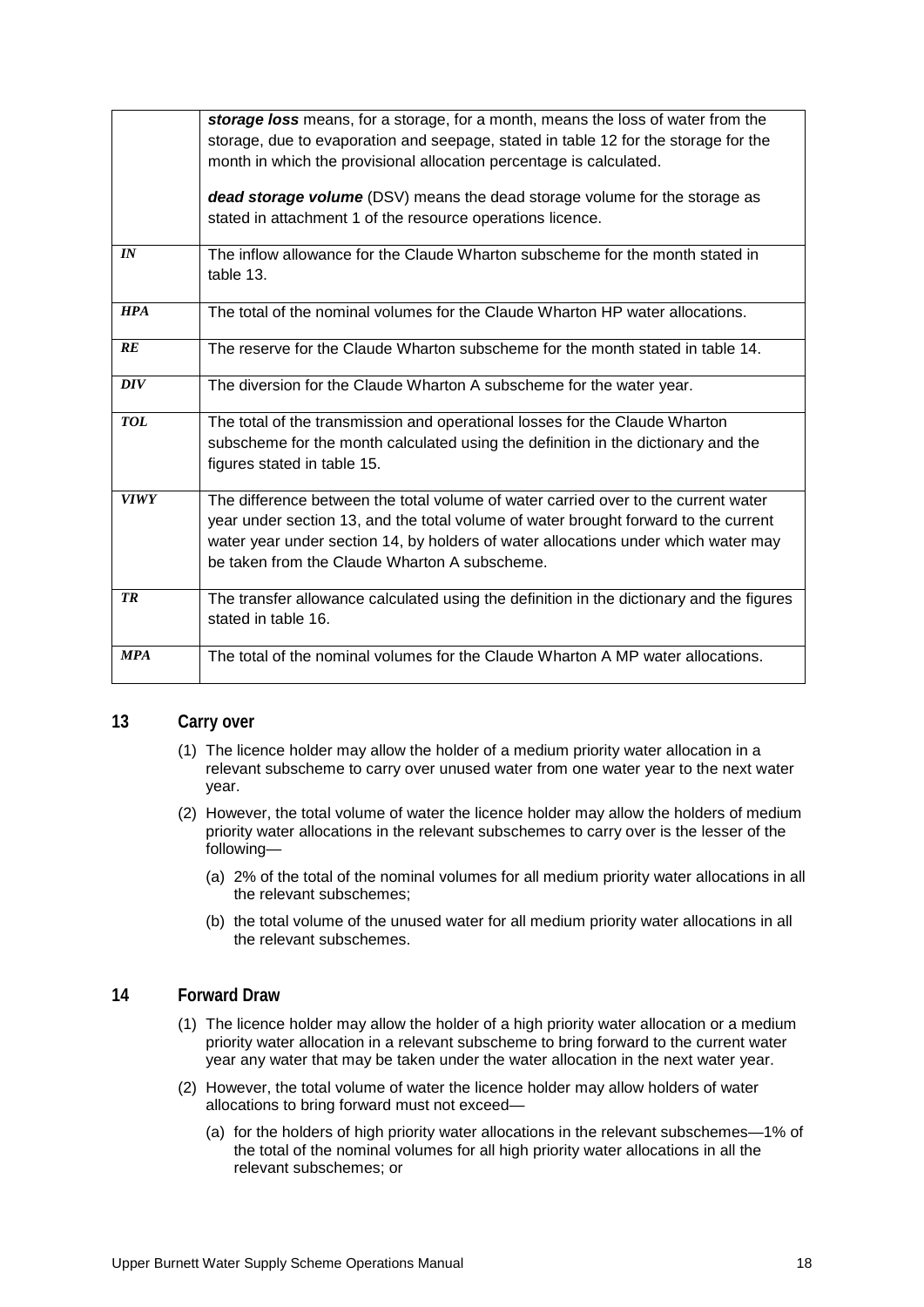(b) for the holders of medium priority water allocations in the relevant subschemes—1% of the total of the nominal volumes for all medium priority water allocations in all the relevant subschemes.

#### **15 Level at which water must not be taken under particular water allocations**

- (1) Subsection (2) applies if the current storage level for a storage mentioned in table 10 is at or below the critical level stated for the storage.
- (2) The holder of a medium priority water allocation in a relevant subscheme who is an onpond user of a storage mentioned in table 10 must not take water under the water allocation.
- (3) Subsection (2) applies until the current storage level for the storage is above the critical level for the storage.
- (4) The licence holder must give notice to the water allocation holder—
	- (a) when the current storage level for the storage falls to the critical level for the storage; and
	- (b) if the current storage level for the storage has fallen to, or below, the critical level for the storage, when the current storage level for the storage rises above the critical level for the storage.
- (5) In this section—

*on-pond user*, in relation to a storage, means a person with works or a connection extending to, and capable of taking water directly from, the water impounded by the storage.

#### *Table 10 – Critical levels of storages*

| <b>Storage</b>      | <b>Critical level (m AHD)</b> |
|---------------------|-------------------------------|
| Kirar Weir          | 144.4                         |
| Jones Weir          | 106.25                        |
| Claude Wharton Weir | 89.3                          |

#### **16 Taking water during critical water shortage**

- (1) This section applies to the holder of a medium priority water allocation in a relevant subscheme if—
	- (a) the licence holder—
		- (i) cannot supply water under the water allocation; and
		- (ii) gives the water allocation holder notice that the water allocation holder may take water in the way mentioned in subsection (2); or
	- (b) the announced allocation percentage for the medium priority water allocations in the relevant subscheme for a water year is zero.
- (2) The water allocation holder may take water from either or both of the following—
	- (a) a waterhole in the water supply scheme;
	- (b) an aquifer under a watercourse mentioned in section 129 of the Water Regulation 2016, in the plan area.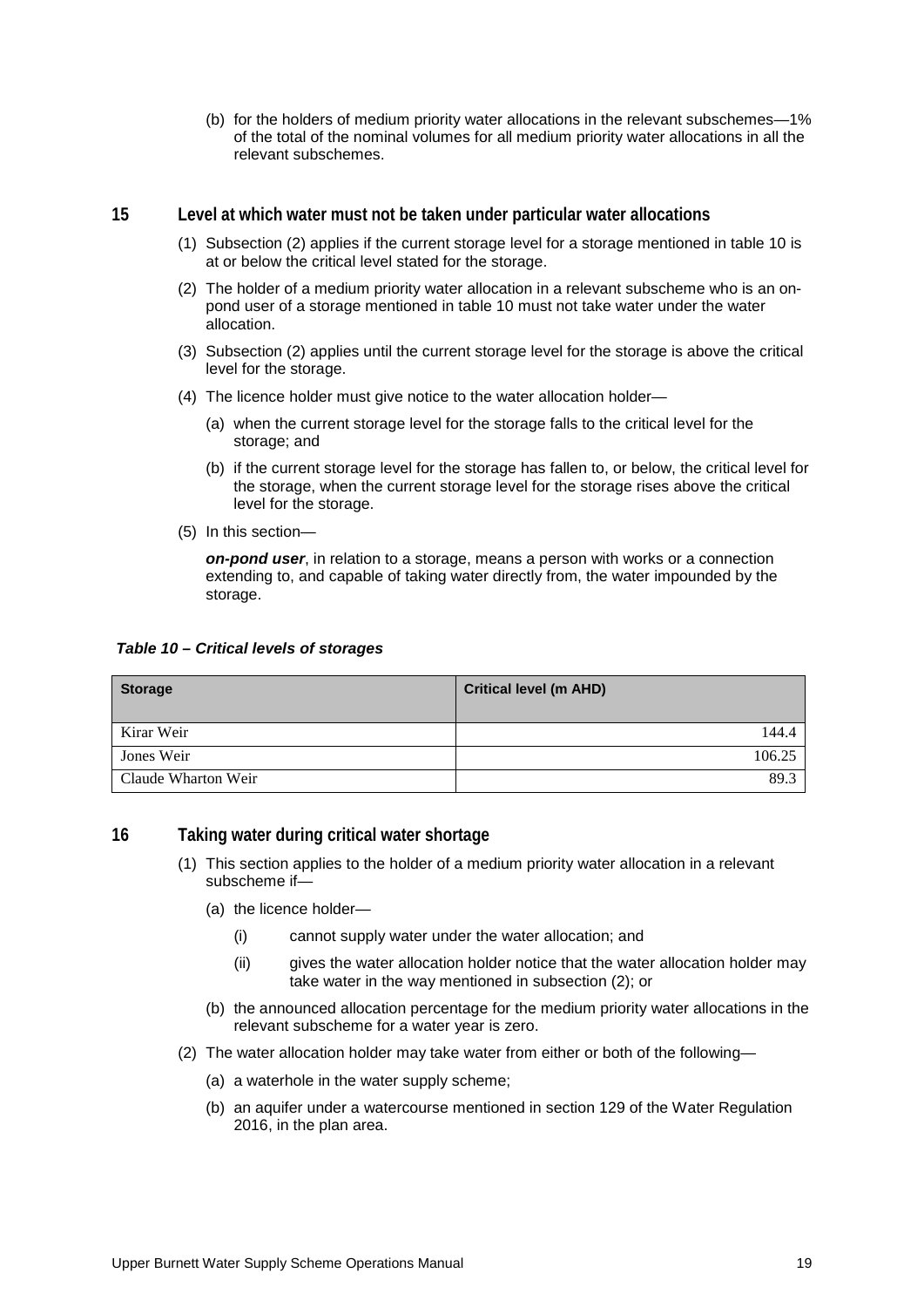- (3) However, the authorisation to take water under subsection (2) in a water year ends when the combined volume of water taken by the water allocation holder since the start of the water year equals the nominal volume for the water allocation.
- (4) In this section—

*combined volume of water taken*, for a water allocation holder, means the total of—

- (a) the volume of water taken by the water allocation holder under subsection (2); and
- (b) the volume of water taken by the water allocation holder under section 17 that relates to the volume of water calculated under section 17(3)(a)(i).

#### **17 Supplying and taking water under a water allocation**

- (1) The licence holder may supply under a high priority water allocation in a relevant subscheme, and the water allocation holder may take, in a water year, the nominal volume for the water allocation.
- (2) The licence holder may supply under a medium priority water allocation in a relevant subscheme, and the water allocation holder may take, in a water year, the volume of water calculated under subsection (3).
- (3) The volume of water is calculated by—
	- $(a)$  if-
		- (i) subsection (5) does not apply—multiplying the nominal volume for the water allocation by the announced allocation percentage for the medium priority water allocations in the relevant subscheme to which the water allocation belongs; or
		- (ii) subsection (5) applies—calculating the volume of water under subsection (5); and
	- (b) adding the volume of water, if any, that the water allocation holder carried over to the current water year under section 13; and
	- (c) adding the volume of water, if any, that the water allocation holder brought forward to the current water year under section 14; and
	- (d) subtracting the volume of water, if any, that the water allocation holder brought forward in the previous water year under section 14.
- (4) Subsection (5) applies if, during the water year, the water allocation holder—
	- (a) takes a volume of water under section 16(2); and
	- (b) the volume of water mentioned in paragraph (a) is more than the difference between—
		- (i) the nominal volume for the water allocation; and
		- (ii) the volume of water calculated under subsection  $(3)(a)(i)$ .
- (5) The volume of water for subsection (3)(a)(ii) is the volume calculated using the following formula—

#### *NV – CWSV*

where—

*NV* means the nominal volume for the water allocation.

*CWSV* means the volume of water that the water allocation holder takes under section 16(2) during the water year.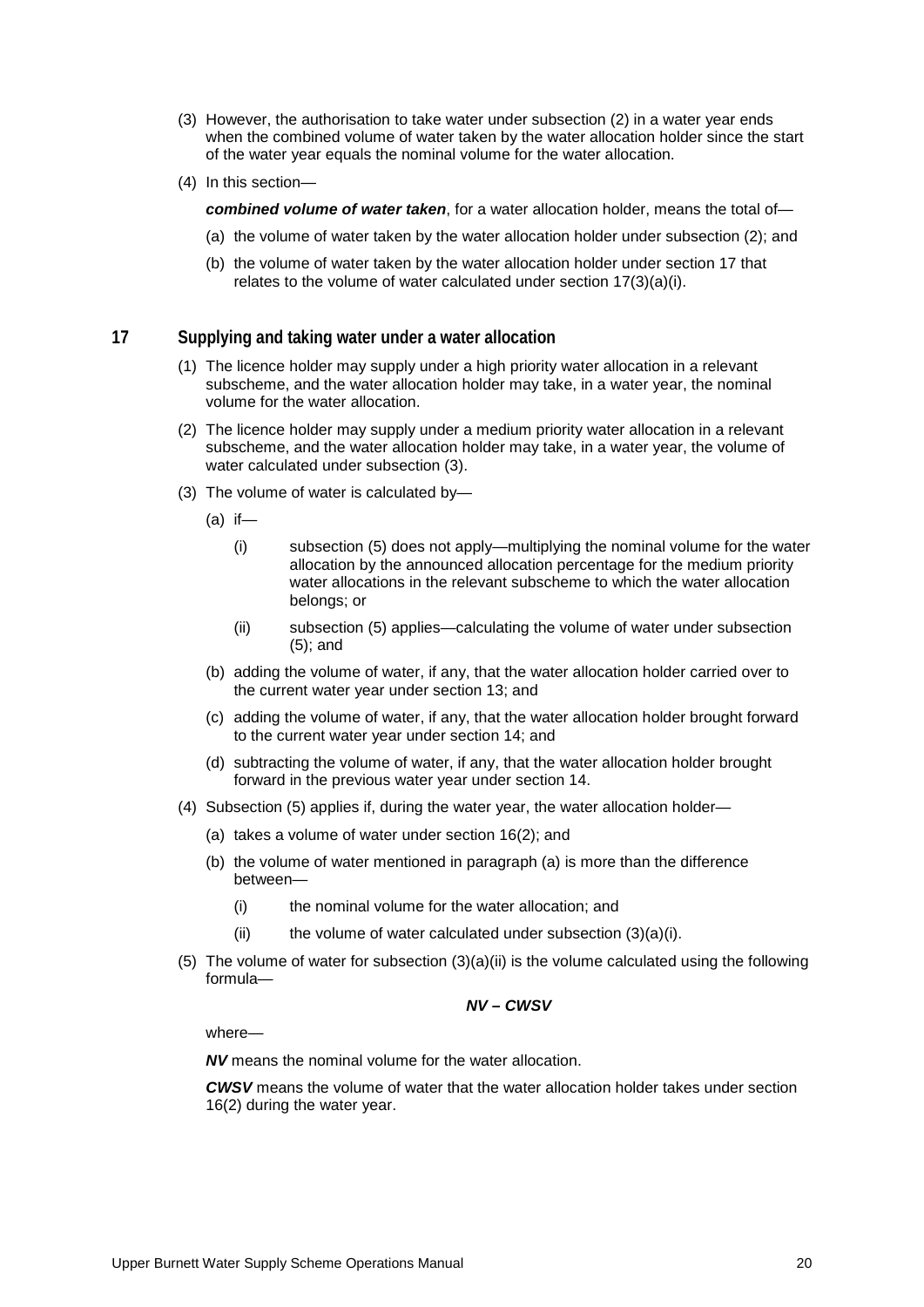## **Division 2**

#### **18 Application of div 2**

This division applies to the John Goleby subscheme.

### **19 Definitions for div 2**

#### In this division—

*first water period*, for a water year, means the period in the water year starting at the start of the water year and ending on the earlier of the following—

- (a) if John Goleby Weir is overflowing at the start of the water year—
	- (i) when the weir stops overflowing;
	- (ii) 4 months after the start of the water year;
- (b) if John Goleby Weir is not overflowing at the start of the water year—
	- (i) when the weir overflows;
	- (ii) the end of the water year.

*last water period*, for a water year, means the water period in the water year that ends on the end of the water year.

*subsequent water period,* for a water year, means each period in the water year starting at the end of a water period and ending on the earlier of the following—

- (a) if John Goleby Weir is overflowing at the start of the period—
	- (i) when the weir stops overflowing;
	- (ii) 4 months after the start of the period;
	- (iii) the end of the water year;
- (b) if John Goleby Weir is not overflowing at the start of the period—
	- (i) when the weir overflows;
	- (ii) the end of the water year.

*water period,* for a water year, means—

- (a) the first water period in the water year; or
- (b) a subsequent water period in the water year.

#### **20 Announced allocation percentage—initial calculation**

- (1) The licence holder must, within 5 business days after the start of a water year, calculate a provisional allocation percentage for the John Goleby MP water allocations under section 23.
- (2) The announced allocation percentage for the John Goleby MP water allocations is the provisional allocation percentage calculated under section 23.
- (3) However, if the provisional allocation percentage calculated under section 23 is less than zero, the announced allocation percentage for the John Goleby MP water allocations is zero.
- (4) The announced allocation percentage—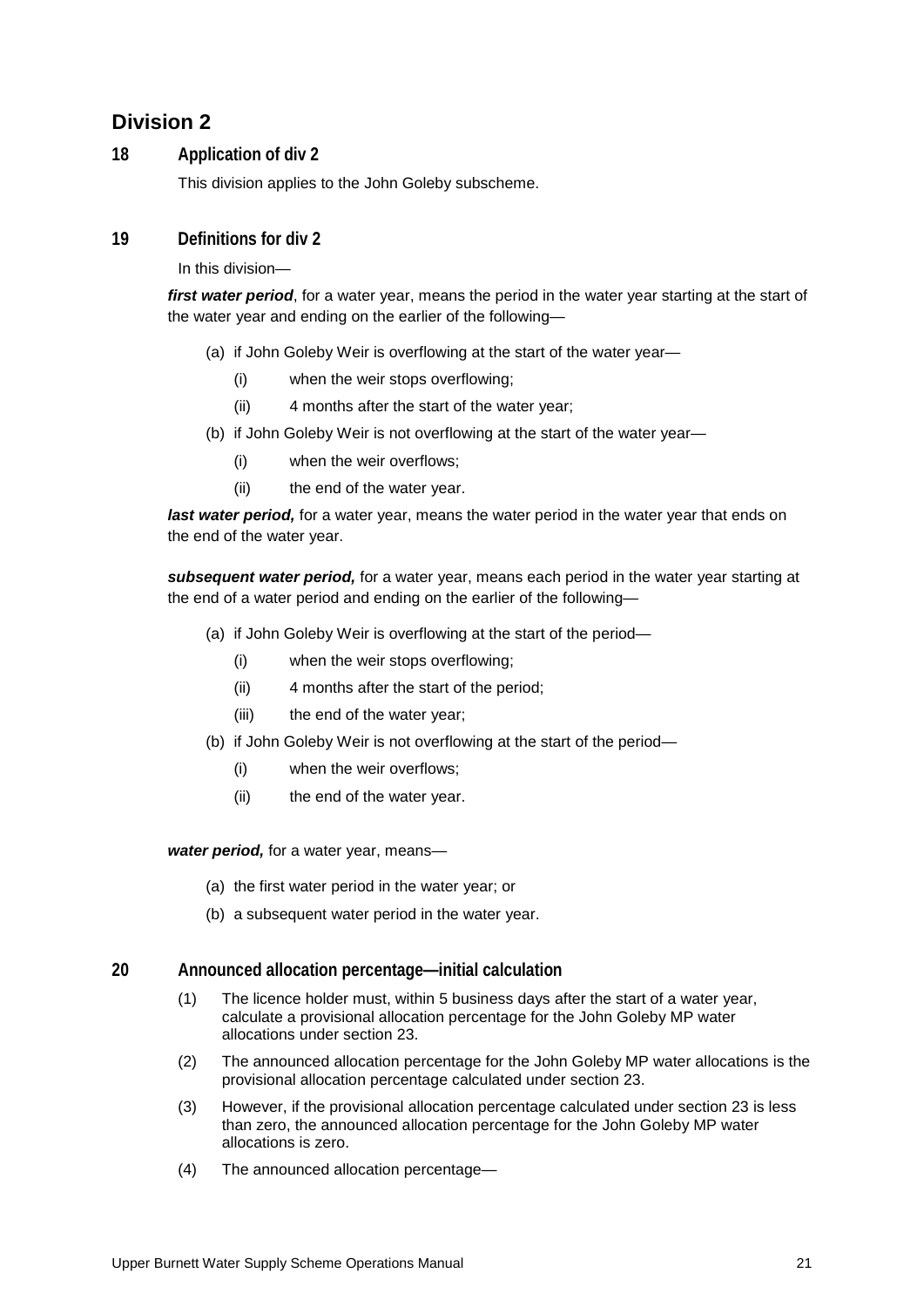- (a) takes effect on the first day of the water year; and
- (b) subject to section 21, has effect as the announced allocation percentage for the John Goleby MP water allocations for the first water period in the water year.

#### **21 Announced allocation percentage—further calculations**

- (1) During the first water period in the water year the licence holder must calculate a provisional allocation percentage for the John Goleby MP water allocations under section 23—
	- (a) within 5 business days after the start of each quarter of the water year, other than the first quarter; and
	- (b) within 10 business days after a major inflow for the John Goleby subscheme, other than a major inflow that causes John Goleby Weir to overflow.
- (2) Also, the licence holder may, at any time during the first water period in the water year, calculate a provisional allocation percentage for the John Goleby MP water allocations under section 23.
- (3) If the provisional allocation percentage calculated as mentioned in subsection (1) or (2) is greater than the announced allocation percentage currently in effect for the John Goleby MP water allocations, the provisional allocation percentage—
	- (a) takes effect as the announced allocation percentage for the John Goleby MP water allocations on the day on which the calculation is made; and
	- (b) has effect as the announced allocation percentage for the John Goleby MP water allocations for the first water period in the water year unless a greater announced allocation percentage takes effect under this section.

#### **22 Publication of announced allocation percentage and start of subsequent water period**

- (1) The licence holder must, within the required time after an announced allocation percentage takes effect for the John Goleby MP water allocations under section 19 or 20, publish details of the announced allocation percentage for the water allocations on the licence holder's website.
- (2) Also, the licence holder, must within 5 business days after the start of a subsequent water period in a water year, publish details of the date on which the subsequent water period started on the licence holder's website.

*Note—*

Section 25(4) states the volume of water that may be taken in a subsequent water period by the holder of a John Goleby MP water allocation.

(3) In this section—

#### *required time* means—

- (a) for an announced allocation percentage that takes effect under section 20—5 business days; or
- (b) for an announced allocation percentage that takes effect under section 21—2 business days.

#### **23 Calculating provisional allocation percentage for John Goleby MP water allocations**

- (1) The provisional allocation percentage for the John Goleby MP water allocations is the lesser of—
	- (a) 100%; and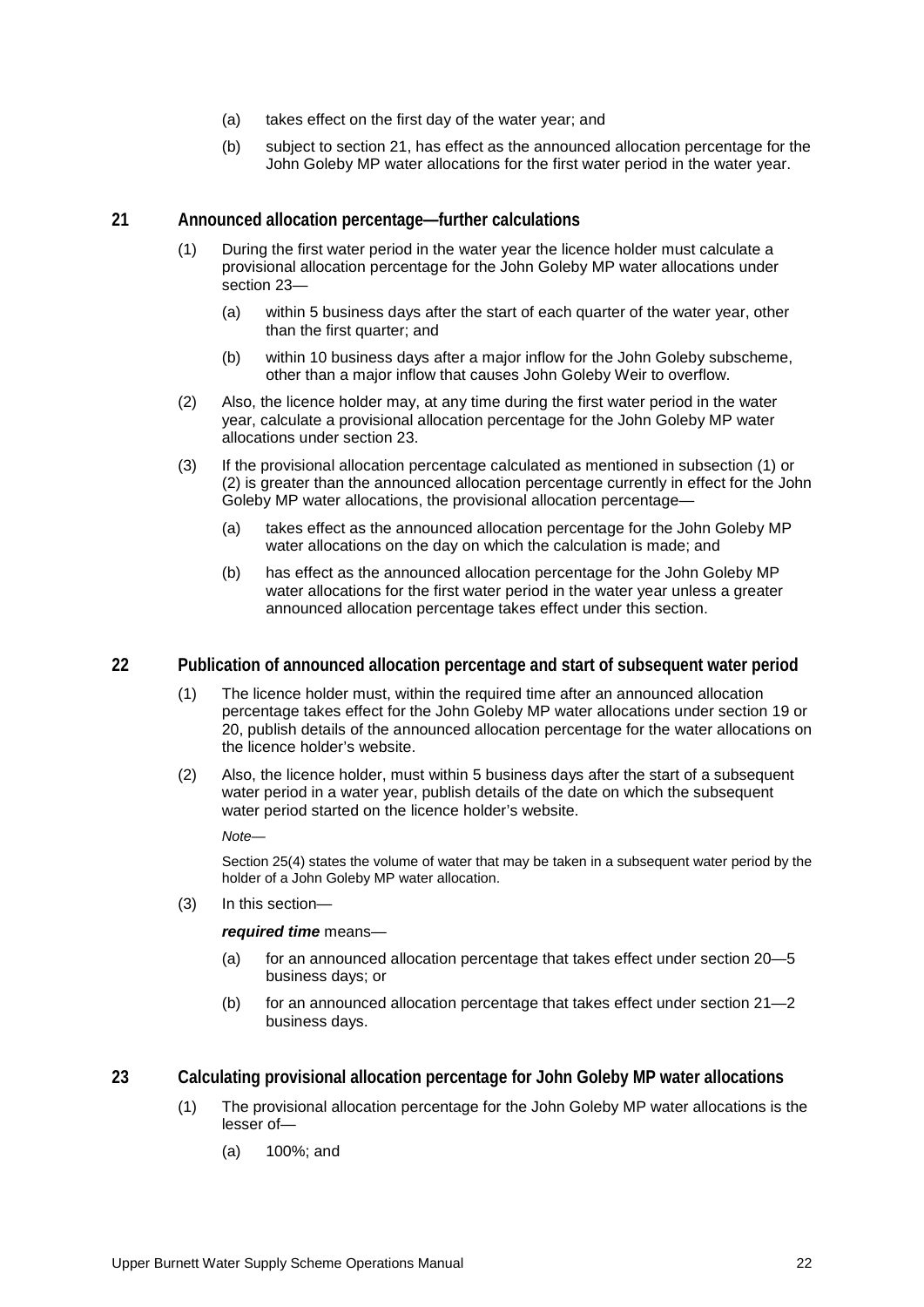(b) the percentage calculated using the following formula, rounded up to the nearest whole per cent—

$$
\frac{(UV + DIV - VIWY)}{(MPA)} \times 100
$$

(2) The parameters used in the formula is defined in table 11.

#### *Table 11 –Parameters for calculating a provisional allocation percentage for John Goleby MP water allocations*

| <b>Parameter</b> | <b>Definition</b>                                                                                                                                                                                                                                                     |  |  |  |  |  |  |
|------------------|-----------------------------------------------------------------------------------------------------------------------------------------------------------------------------------------------------------------------------------------------------------------------|--|--|--|--|--|--|
|                  |                                                                                                                                                                                                                                                                       |  |  |  |  |  |  |
| UV               | The usable volume for John Goleby Weir that can be used to supply John Goleby MP<br>water allocations through to the end of a water year and is calculated as-                                                                                                        |  |  |  |  |  |  |
|                  | $UV = ASV - DSV$                                                                                                                                                                                                                                                      |  |  |  |  |  |  |
|                  | where-                                                                                                                                                                                                                                                                |  |  |  |  |  |  |
|                  | adjusted storage volume (ASV) means the current storage volume of water in the<br>relevant storage for the <i>adjusted storage level</i> calculated using the relevant storage<br>curve for the storage as stated in attachment 1 of the resource operations licence. |  |  |  |  |  |  |
|                  | adjusted storage level for a storage, means the level in AHD calculated by<br>subtracting the storage loss for the storage from the current storage level for the<br>storage.                                                                                         |  |  |  |  |  |  |
|                  | storage loss means, for a storage, for a month, means the loss of water from the<br>storage, due to evaporation and seepage, stated in table 12 for the storage for the<br>month in which the provisional allocation percentage is calculated.                        |  |  |  |  |  |  |
|                  | dead storage volume (DSV) means the dead storage volume for the storage as<br>stated in attachment 1 of the resource operations licence.                                                                                                                              |  |  |  |  |  |  |
| <b>DIV</b>       | The total volume of water taken under the John Goleby MP water allocations in the<br>first water period in the water year in which the provisional allocation percentage is<br>calculated.                                                                            |  |  |  |  |  |  |
| <b>VIWY</b>      | The total volume of water carried over to the current water year under section 24 by<br>holders of John Goleby MP water allocations.                                                                                                                                  |  |  |  |  |  |  |
| <b>MPA</b>       | The total of the nominal volumes for the John Goleby MP water allocations.                                                                                                                                                                                            |  |  |  |  |  |  |

#### **24 Carry over**

The licence holder may allow the holder of a John Goleby MP water allocation to carry over unused water from the last water period in a water year to the first water period in the next water year.

**25 Supplying and taking water under a John Goleby MP water allocation**

(1) This section applies to the supply and taking of water in a water year under a John Goleby MP water allocation.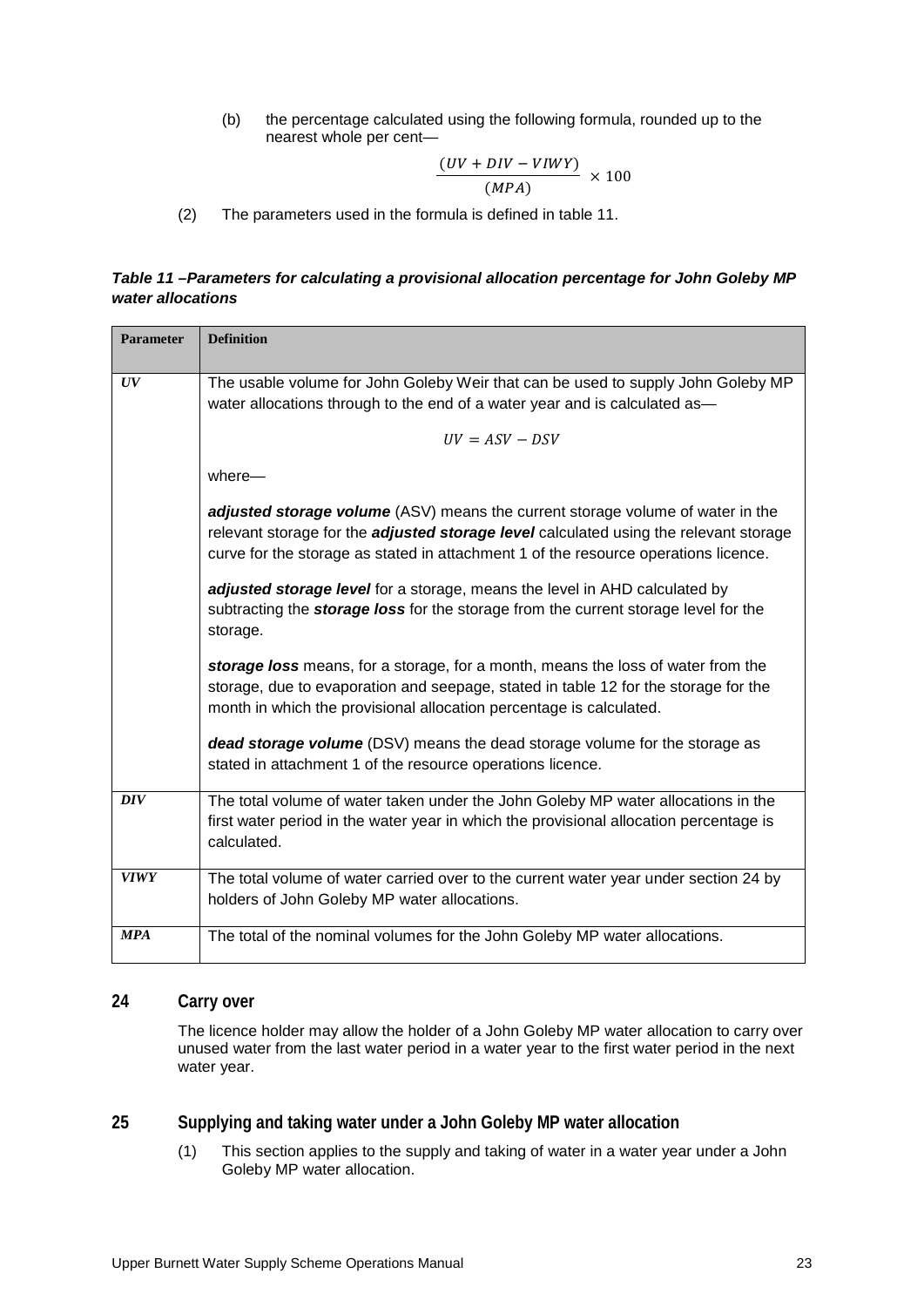- (2) In the first water period in the water year, the licence holder may supply, and the holder of the water allocation may take, the volume of water calculated under subsection (3).
- (3) The volume of water is calculated by—
	- (a) multiplying the nominal volume for the water allocation by the announced allocation percentage for the John Goleby MP water allocations; and
	- (b) adding the volume of water, if any, that the water allocation holder carried over to the current water year under section 24.
- (4) In a subsequent water period in the water year, the licence holder may supply, and the holder of the water allocation may take, the nominal volume for the water allocation.
- (5) However, the total volume of water supplied or taken under the water allocation in the water year must not exceed 2.5 times the nominal volume for the water allocation.

|  |  | Table 12 - Storage loss |  |
|--|--|-------------------------|--|
|--|--|-------------------------|--|

| Month in water year | <b>Wuruma Dam</b>           | <b>Kirar Weir</b>           | <b>Jones Weir</b>           | <b>Claude Wharton</b><br>Weir | <b>John Goleby</b><br>Weir  |
|---------------------|-----------------------------|-----------------------------|-----------------------------|-------------------------------|-----------------------------|
|                     | <b>Storage loss</b><br>(mm) | <b>Storage loss</b><br>(mm) | <b>Storage loss</b><br>(mm) | <b>Storage loss</b><br>(mm)   | <b>Storage loss</b><br>(mm) |
| July                | 1256                        | 815                         | 957                         | 957                           | $\Omega$                    |
|                     |                             |                             |                             |                               |                             |
| August              | 1201                        | 933                         | 1090                        | 1090                          | $\mathbf{0}$                |
| September           | 1121                        | 986                         | 1154                        | 1154                          | $\overline{0}$              |
| October             | 1012                        | 1013                        | 1193                        | 1193                          | $\overline{0}$              |
| November            | 872                         | 961                         | 1141                        | 1141                          | $\overline{0}$              |
| December            | 723                         | 863                         | 1038                        | 1038                          | $\overline{0}$              |
| January             | 571                         | 738                         | 902                         | 902                           | $\Omega$                    |
| February            | 427                         | 551                         | 680                         | 680                           | $\overline{0}$              |
| March               | 324                         | 406                         | 503                         | 503                           | $\Omega$                    |
| April               | 207                         | 258                         | 320                         | 320                           | $\overline{0}$              |
| May                 | 112                         | 146                         | 182                         | 182                           | $\overline{0}$              |
| June                | 49                          | 66                          | 82                          | 82                            | $\overline{0}$              |

*Table 13 – Inflow allowance*

| Month in water year | Wuruma<br>Subscheme (ML) | <b>Kirar</b><br>Subscheme (ML) | <b>Jones</b><br><b>Subscheme</b><br>(ML) | <b>Claude Wharton</b><br>Subscheme (ML) |
|---------------------|--------------------------|--------------------------------|------------------------------------------|-----------------------------------------|
| July                | $\Omega$                 | 1230                           | 3536                                     | 1351                                    |
| August              | $\Omega$                 | 806                            | 2996                                     | 707                                     |
| September           | $\Omega$                 | 592                            | 2172                                     | 466                                     |
| October             | $\Omega$                 | 302                            | 813                                      | 322                                     |
| November            | $\Omega$                 | 252                            | 722                                      | 105                                     |
| December            | $\Omega$                 | 113                            | 240                                      | $\overline{0}$                          |
| January             | $\Omega$                 | $\Omega$                       | $\theta$                                 | $\Omega$                                |
| February            | $\Omega$                 | $\theta$                       | $\theta$                                 | $\Omega$                                |
| March               | $\Omega$                 | $\theta$                       | $\overline{0}$                           | $\overline{0}$                          |
| April               | $\Omega$                 | $\Omega$                       | $\theta$                                 | $\Omega$                                |
| May                 | $\Omega$                 | $\theta$                       | $\overline{0}$                           | $\overline{0}$                          |
| June                | $\Omega$                 | $\Omega$                       | $\Omega$                                 | $\Omega$                                |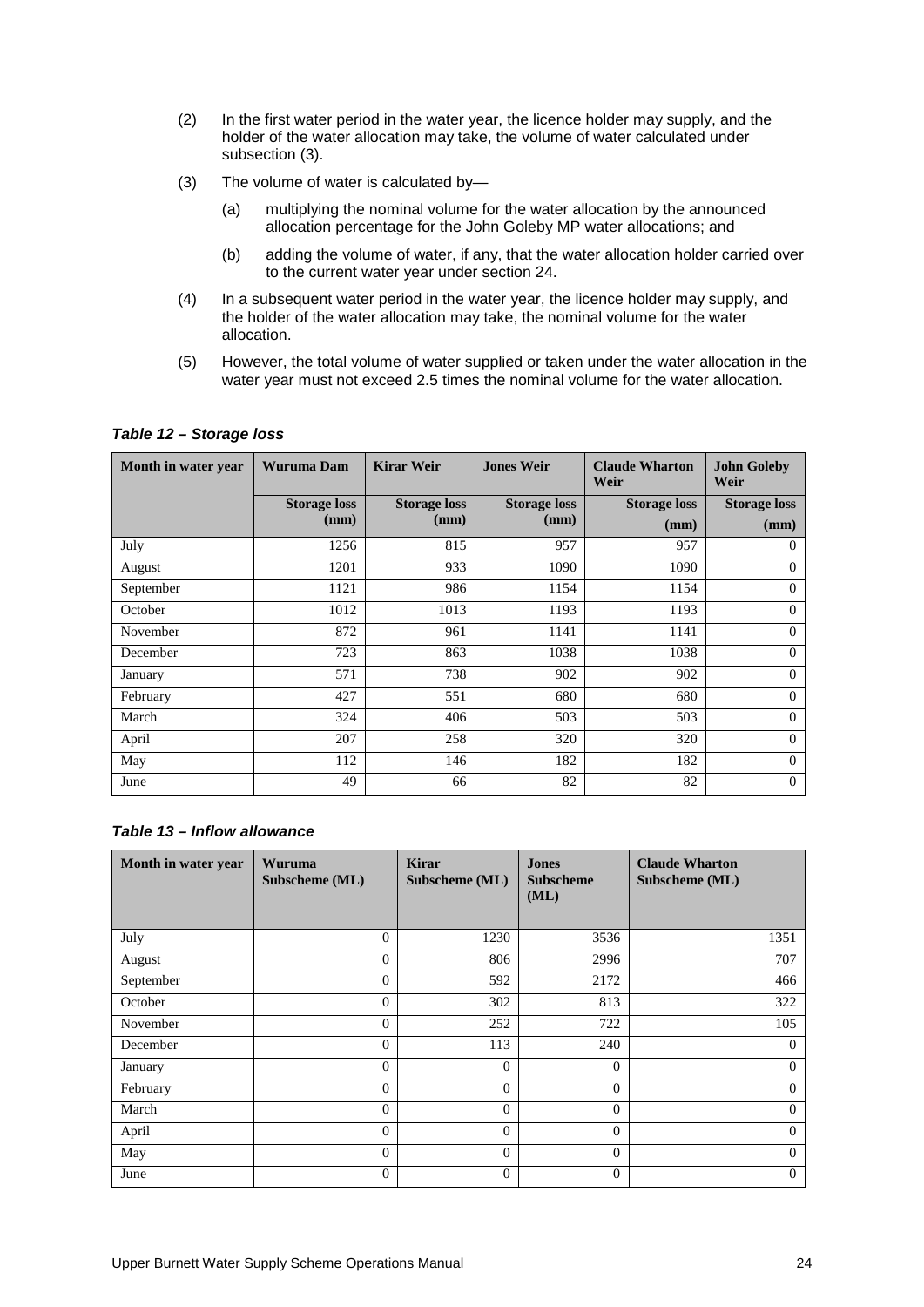| <b>Month</b> in<br>water year | Wuruma subscheme    | Kirar subscheme     | <b>Jones subscheme</b> | <b>Claude Wharton subscheme</b> |
|-------------------------------|---------------------|---------------------|------------------------|---------------------------------|
|                               | <b>Reserve (ML)</b> | <b>Reserve (ML)</b> | <b>Reserve (ML)</b>    | <b>Reserve (ML)</b>             |
| July                          | 5                   | 100                 | 160                    | 500                             |
| August                        | 6                   | 117                 | 186                    | 584                             |
| September                     | 7                   | 133                 | 213                    | 667                             |
| October                       | 8                   | 150                 | 239                    | 750                             |
| November                      | 8                   | 167                 | 266                    | 832                             |
| December                      | 9                   | 183                 | 292                    | 916                             |
| January                       | 10                  | 200                 | 319                    | 1000                            |
| February                      | 11                  | 217                 | 345                    | 1083                            |
| March                         | 12                  | 233                 | 372                    | 1166                            |
| April                         | 13                  | 250                 | 400                    | 1249                            |
| May                           | 13                  | 267                 | 428                    | 1332                            |
| June                          | 14                  | 283                 | 454                    | 1417                            |

#### *Table 14 – Reserve*

## *Table 15 – Transmission and operational losses*

| Month in water year | Wuruma<br>subscheme      |                    | <b>Kirar subscheme</b>        |             | <b>Jones subscheme</b>          |                    | <b>Claude Wharton</b><br>subscheme |                    |
|---------------------|--------------------------|--------------------|-------------------------------|-------------|---------------------------------|--------------------|------------------------------------|--------------------|
|                     | Column<br>$\overline{2}$ | <b>Column</b><br>3 | <b>Column</b><br>$\mathbf{2}$ | Column<br>3 | <b>Column</b><br>$\overline{2}$ | <b>Column</b><br>3 | Column<br>$\overline{2}$           | <b>Column</b><br>3 |
| July                | $\overline{2}$           | 310                | 40                            | 1692        | 80                              | 5256               | 250                                | 3861               |
| August              | 2                        | 293                | 37                            | 1601        | 73                              | 4972               | 229                                | 2963               |
| September           | 2                        | 274                | 33                            | 1497        | 67                              | 4654               | 208                                | 2768               |
| October             | $\overline{2}$           | 253                | 30                            | 1377        | 60                              | 4280               | 188                                | 2543               |
| November            |                          | 224                | 27                            | 1228        | 53                              | 3814               | 167                                | 2266               |
| December            | 1                        | 197                | 23                            | 1077        | 47                              | 3351               | 146                                | 1990               |
| January             | 1                        | 165                | 20                            | 903         | 40                              | 2805               | 125                                | 1668               |
| February            |                          | 136                | 17                            | 744         | 33                              | 2312               | 104                                | 1376               |
| March               |                          | 109                | 13                            | 591         | 27                              | 1839               | 83                                 | 1094               |
| April               |                          | 73                 | 10                            | 397         | 20                              | 1233               | 63                                 | 740                |
| May                 | $\Omega$                 | 46                 | 7                             | 253         | 13                              | 784                | 42                                 | 472                |
| June                | $\Omega$                 | 22                 | 3                             | 121         | 7                               | 377                | 21                                 | 228                |

#### *Table 16 – Transfer allowance*

| Column 1                                 | Column 2                       |
|------------------------------------------|--------------------------------|
| Wuruma Dam current storage level (m AHD) | <b>Transfer allowance (ML)</b> |
|                                          |                                |
| 210                                      | 0                              |
| 212                                      | 5 100                          |
| 219.2                                    | 16 000                         |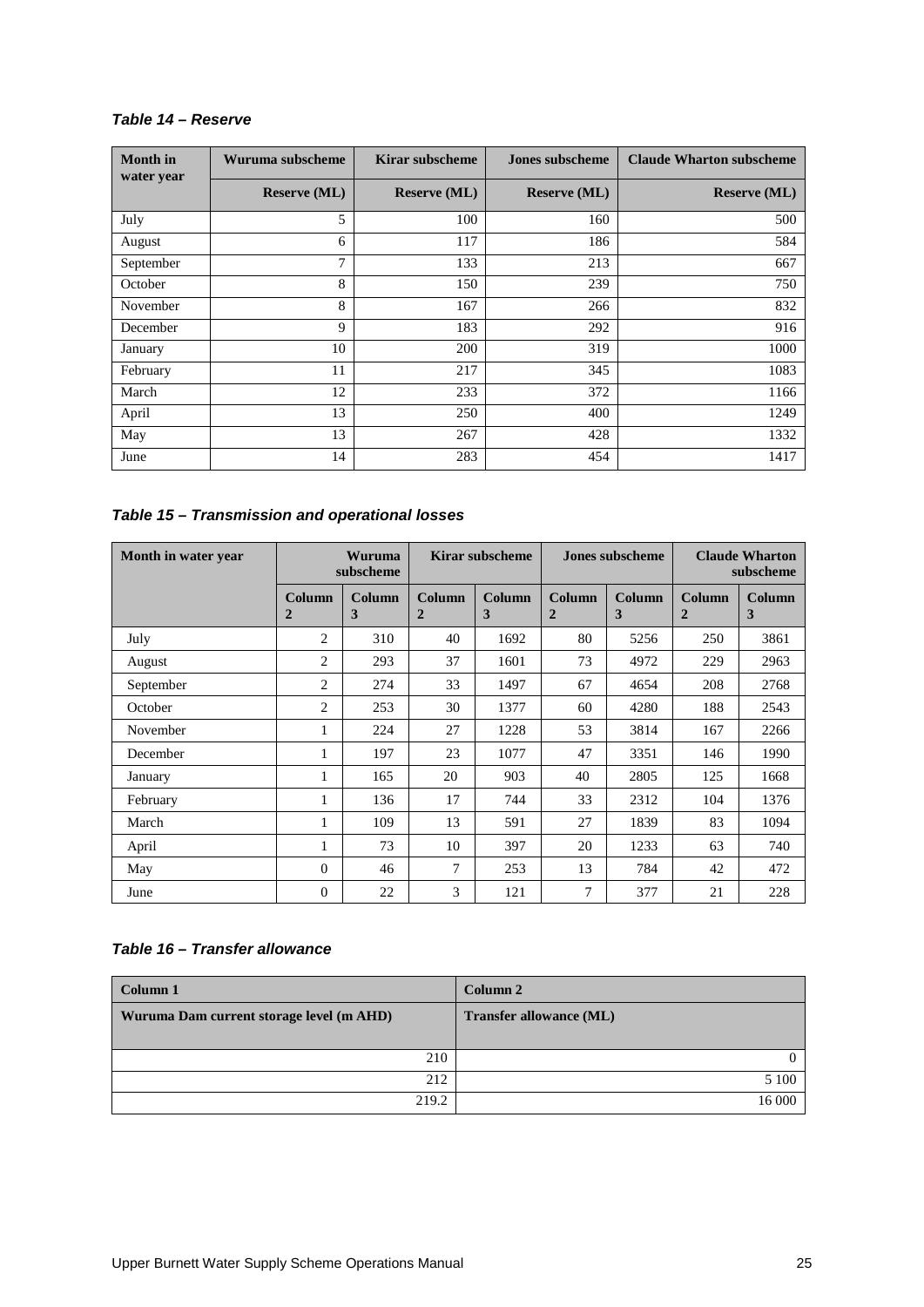## **Chapter 4 Seasonal water assignment rules**

#### **26 Seasonal water assignment rules**

- (1) The holder of a water allocation may enter into an arrangement for a seasonal water assignment in relation to the allocation under section 61 of the Water Regulation 2016 only if—
	- (a) the location of the potential take is within any zone or between zones stated in table 17; and
	- (b) the potential take volume for each zone for the medium priority group in table 18 is—
		- (i) less than or equal to the maximum volume for the zone or combined zones; and
		- (ii) greater than or equal to the minimum volume for the zone.
	- (c) the potential take volume for each zone for the high priority group in table 18 is—
		- (i) less than or equal to the maximum volume for the zone; and
		- (ii) greater than or equal to the minimum volume for the zone.
- (2) Water supplied under a seasonal assignment may be used for any purpose.
- (3) In this section—

*potential take volume*, for a zone group, means the volume calculated using the formula—

*NVz + SWAin—SWAout*

where—

| NV,      | $=$ | the sum of the nominal volumes for all water allocations<br>located within a zone for the priority group at the start of the<br>water year. |
|----------|-----|---------------------------------------------------------------------------------------------------------------------------------------------|
| SWAin.   | $=$ | the volume seasonally assigned into the zone for the priority<br>group for the current water year.                                          |
| SWAout . |     | the volume seasonally assigned out of the zone for the<br>priority group for the current water year.                                        |

#### *Table 17 – Permitted location change of the water allocation*

| <b>Zone</b> | Zones permitted to change location to |
|-------------|---------------------------------------|
| GY          | GB, NA, NB, NC, OA, MA, OB, OC, SB    |
| GВ          | GY, NA, NB, NC, OA, MA, OB, OC, SB    |
| NB          | GY, GB, NA, NC, OA, MA, OB, OC, SB    |
| <b>NA</b>   | GY, GB, NB, NC, OA, MA, OB, OC, SB    |
| NC.         | GY, GB, NB, NA, OA, MA, OB, OC, SB    |
| <b>OA</b>   | GY, GB, NB, NA, NC, MA, OB, OC, SB    |
| MA          | GY, GB, NB, NA, OA, NC, OB, OC, SB    |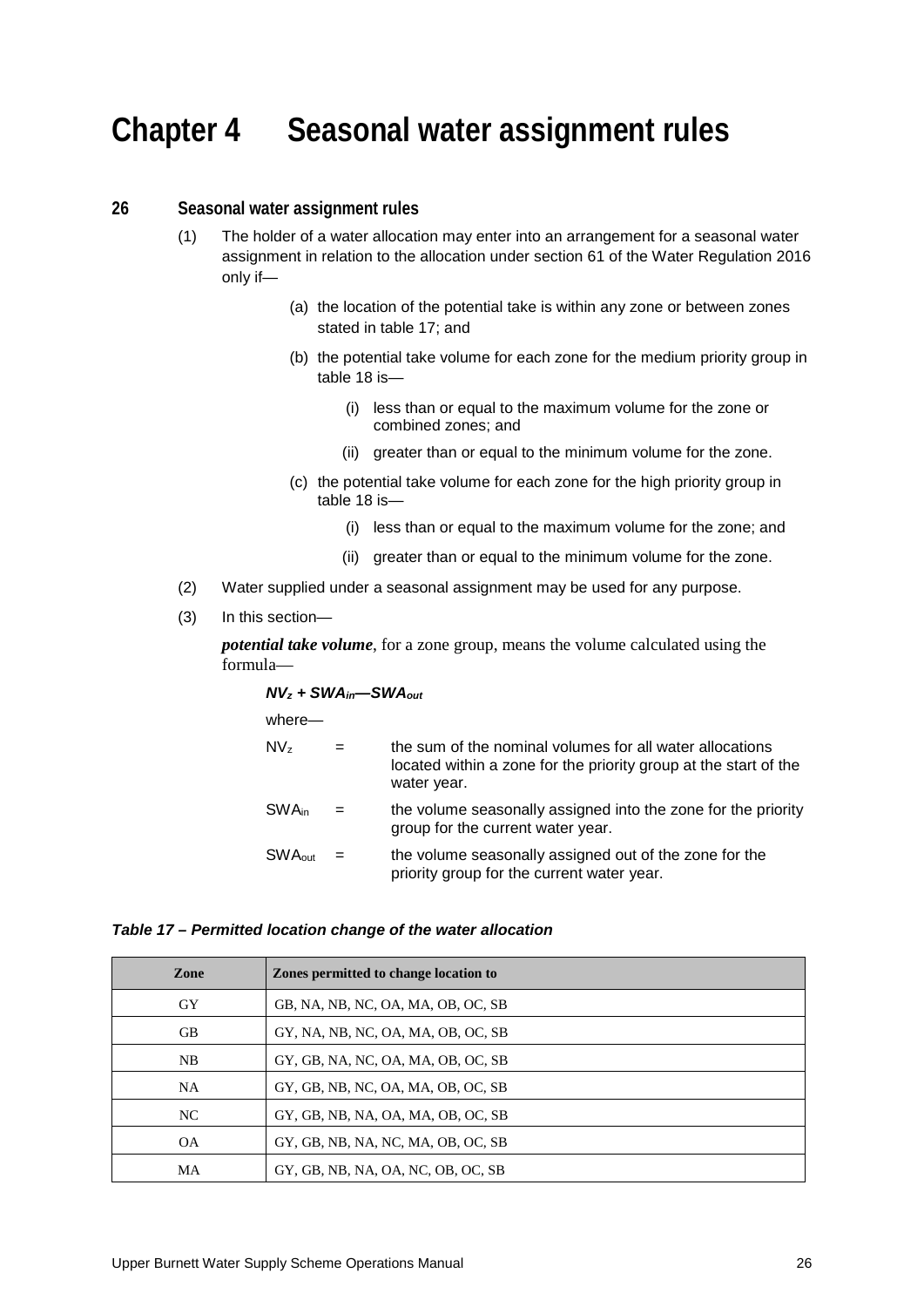| Zone      | Zones permitted to change location to |
|-----------|---------------------------------------|
| <b>SB</b> | GY, GB, NB, NA, OA, NC, MA, OC, OB    |
| OВ        | GY, GB, NB, NA, OA, NC, MA, OC, SB    |
| OС        | GY, GB, NB, NA, OA, NC, OB, MA, SB    |
| OD        | PА                                    |

### *Table 18 – Minimum and maximum volumes for seasonal water assignment*

| <b>Priority</b><br>Group | Vol         | G<br>Y       | G<br>B         | N<br>A | NB           | NC           | <b>MA</b> | <b>OA</b> | <b>OB</b>      | <b>OC</b>      | <b>SA</b>      | SB           | <b>OD</b>    | $\mathbf{P}$<br>A |
|--------------------------|-------------|--------------|----------------|--------|--------------|--------------|-----------|-----------|----------------|----------------|----------------|--------------|--------------|-------------------|
| High                     | Min<br>(ML) | $\mathbf{0}$ | $\overline{0}$ | 820    | $\mathbf{0}$ | $\mathbf{0}$ | $\theta$  | 320       | $\overline{0}$ | 200            | $\overline{0}$ | 10           | $\mathbf{0}$ | $\overline{0}$    |
|                          | Max<br>(ML) | 180          | $\Omega$       | 1000   | $\Omega$     | $\mathbf{0}$ | $\theta$  | 320       | $\theta$       | 350            | $\overline{0}$ | 10           | $\Omega$     | $\Omega$          |
| Medium                   | Min<br>(ML) | 960          | 913            | 1951   | 3488         | 2411         | 883       | 5863      | 6405           | $\overline{0}$ | $\overline{0}$ | $\mathbf{0}$ | $\mathbf{0}$ | $\mathbf{0}$      |
|                          | Max         | 7410         | 7363           | 8601   | 10 138       | 12 861       | 10 5 93   | 16 25 3   | 11 005         | 4283           | 4000           | 4050         | 1560         | 1560              |
|                          | (ML)        | 14 4 44      |                |        | 20 507       |              |           | 11 338    |                |                |                | 1560         |              |                   |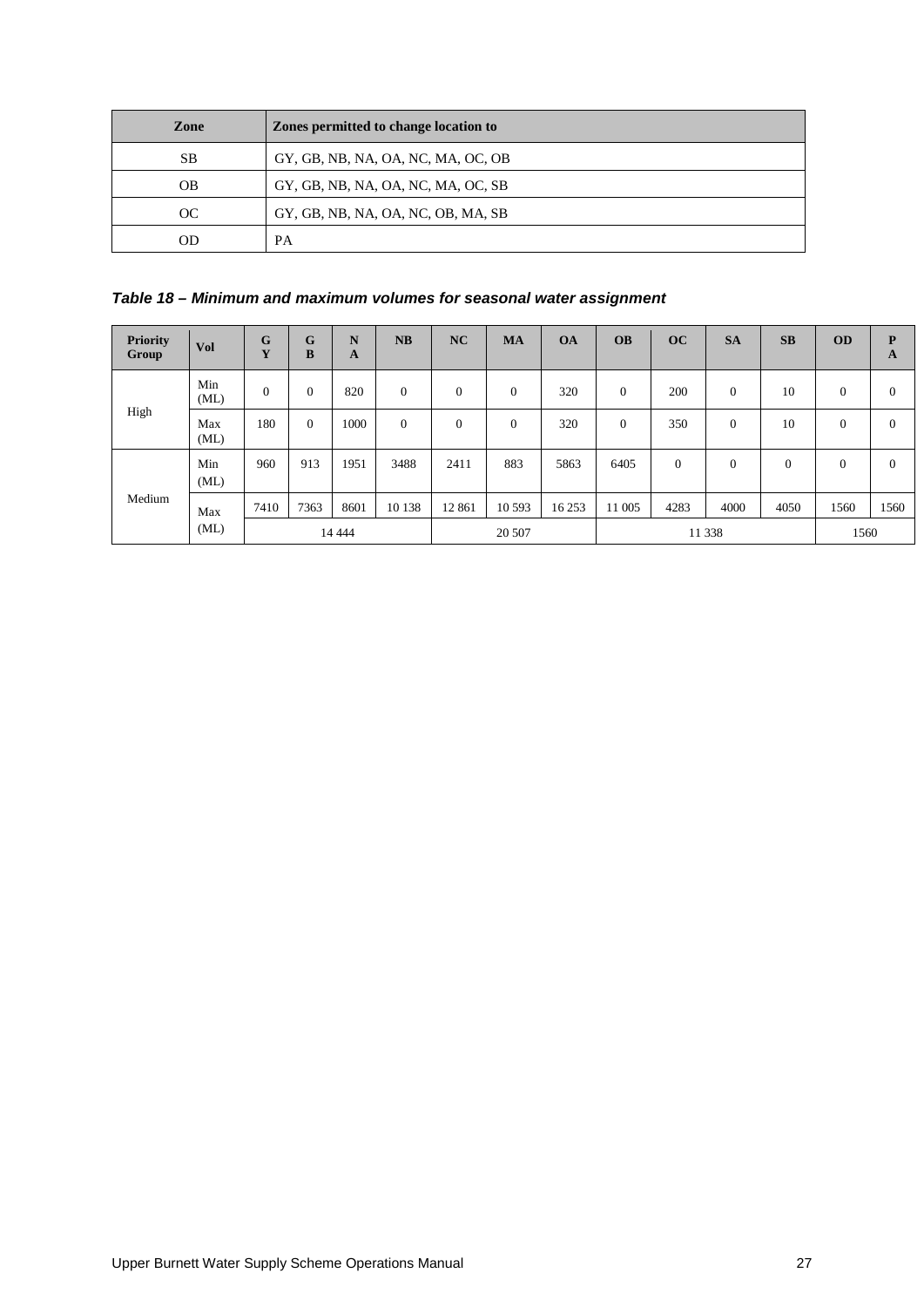# **Attachment 1 Dictionary**

| <b>Term</b>                              | <b>Definition</b>                                                                                                                                                                                                                                                                                                                                                                                                                                                                                                                                                                                                                           |
|------------------------------------------|---------------------------------------------------------------------------------------------------------------------------------------------------------------------------------------------------------------------------------------------------------------------------------------------------------------------------------------------------------------------------------------------------------------------------------------------------------------------------------------------------------------------------------------------------------------------------------------------------------------------------------------------|
| <b>AHD</b>                               | The Australian height datum, which references to a level or height to a<br>standard base level.                                                                                                                                                                                                                                                                                                                                                                                                                                                                                                                                             |
| Announced allocation<br>percentage       | (a) For the high priority water allocations, or medium priority water<br>allocations, in a relevant subscheme, means the percentage used<br>to calculate the maximum volume of water that may be<br>supplied, under section 17, in a water year to the holders of high<br>priority water allocations, or medium priority water allocations,<br>in the relevant subscheme.<br>(b) For the John Goleby MP water allocations—means the<br>percentage used to calculate the maximum volume of water that<br>may be supplied, under section 25, in the first water period in a<br>water year to the holders of John Goleby MP water allocations. |
| Claude Wharton A MP<br>water allocations | Water allocations in the medium priority group under which water may<br>be taken from the Claude Wharton A subscheme.                                                                                                                                                                                                                                                                                                                                                                                                                                                                                                                       |
| Claude Wharton B MP<br>water allocations | Water allocations in the medium priority group under which water may<br>be taken from the Claude Wharton B subscheme.                                                                                                                                                                                                                                                                                                                                                                                                                                                                                                                       |
| Claude Wharton HP<br>water allocations   | Water allocations in the high priority group under which water may be<br>taken from the Claude Wharton subscheme.                                                                                                                                                                                                                                                                                                                                                                                                                                                                                                                           |
| Claude Wharton MP<br>water allocations   | Water allocations in the medium priority group under which water may<br>be taken from the Claude Wharton A subscheme.                                                                                                                                                                                                                                                                                                                                                                                                                                                                                                                       |
| Confluence                               | The point where two or more watercourses meet.                                                                                                                                                                                                                                                                                                                                                                                                                                                                                                                                                                                              |
| Current storage level                    | For a storage, means the current level of water in the storage in AHD.                                                                                                                                                                                                                                                                                                                                                                                                                                                                                                                                                                      |
| Current storage volume                   | For a storage, means the volume of water in the storage for the current<br>storage level calculated using the storage curve for the storage.                                                                                                                                                                                                                                                                                                                                                                                                                                                                                                |
| Dead storage volume                      | For a storage, means the dead storage volume of the storage stated in the<br>infrastructure details for the storage in the resource operations licence.                                                                                                                                                                                                                                                                                                                                                                                                                                                                                     |
| <b>Diversion</b>                         | For a subscheme, for a water year, means the total volume of water<br>taken under all water allocations in the subscheme since the start of the<br>water year in which the provisional allocation percentage is calculated.                                                                                                                                                                                                                                                                                                                                                                                                                 |
| EL                                       | <b>Elevation</b> level                                                                                                                                                                                                                                                                                                                                                                                                                                                                                                                                                                                                                      |
| High priority water<br>allocations       | For a relevant subscheme, means water allocations in the high priority<br>group under which water may be taken from the relevant subscheme.                                                                                                                                                                                                                                                                                                                                                                                                                                                                                                 |
| Inflow allowance                         | For a subscheme, for a month, means an allowance, for the estimated<br>flow of water into the subscheme, stated in table 13 for the subscheme<br>for the month in which the provisional allocation percentage is<br>calculated.                                                                                                                                                                                                                                                                                                                                                                                                             |
| John Goleby MP water<br>allocations      | Means water allocations in the medium priority group under which<br>water may be taken from the John Goleby subscheme.                                                                                                                                                                                                                                                                                                                                                                                                                                                                                                                      |
| Jones HP water<br>allocations            | Water allocations in the high priority group under which water may be<br>taken from the Jones subscheme.                                                                                                                                                                                                                                                                                                                                                                                                                                                                                                                                    |
| Jones MP water<br>allocations            | Water allocations in the medium priority group under which water may<br>be taken from the Jones subscheme.                                                                                                                                                                                                                                                                                                                                                                                                                                                                                                                                  |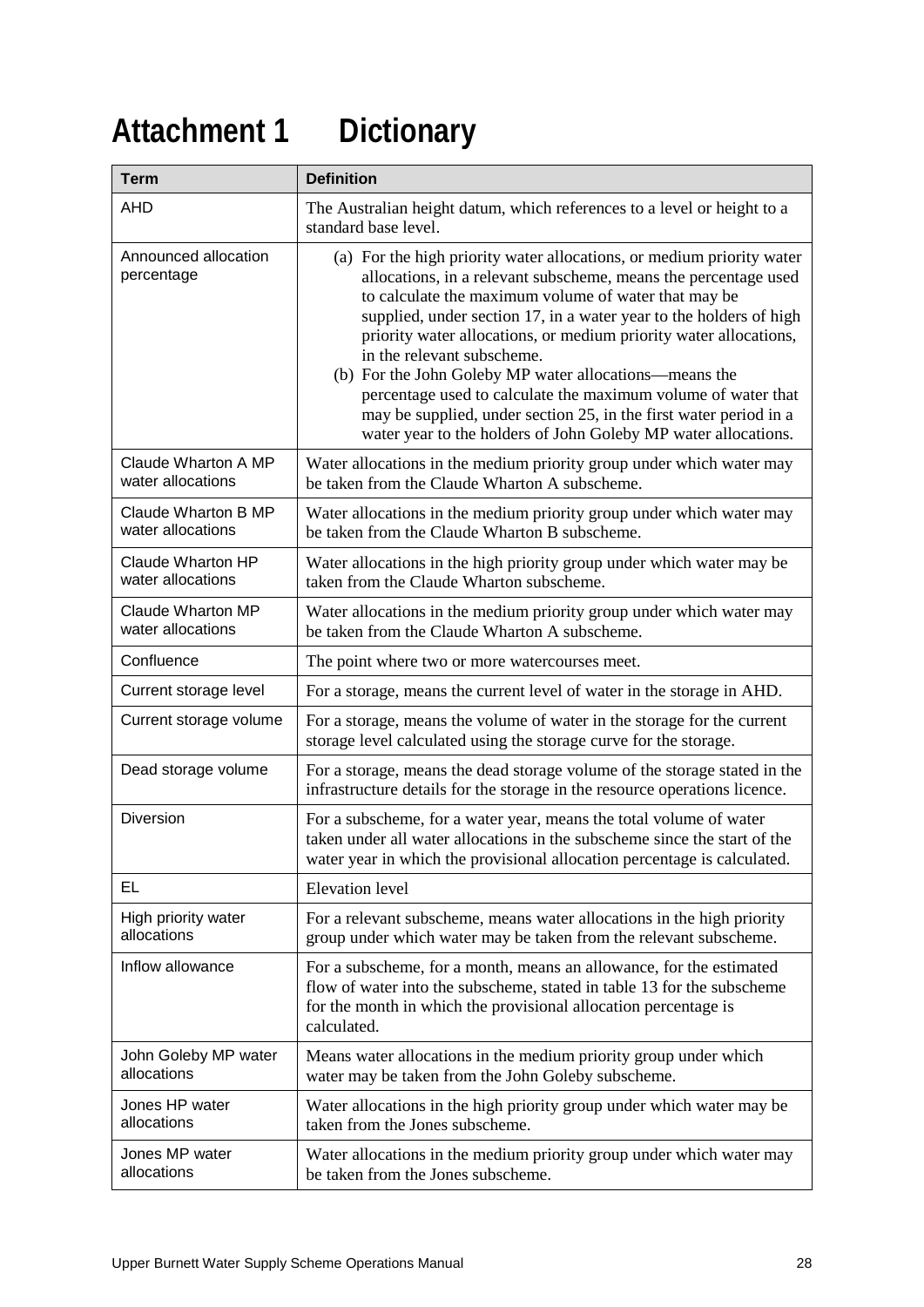| Kirar HP water<br>allocations        | Water allocations in the high priority group under which water may be<br>taken from the Kirar subscheme.                                                                                                                                                                                                                                                                                                                                                                                                                                                                                                                                                                                            |
|--------------------------------------|-----------------------------------------------------------------------------------------------------------------------------------------------------------------------------------------------------------------------------------------------------------------------------------------------------------------------------------------------------------------------------------------------------------------------------------------------------------------------------------------------------------------------------------------------------------------------------------------------------------------------------------------------------------------------------------------------------|
| Kirar MP water<br>allocations        | Water allocations in the medium priority group under which water may<br>be taken from the Kirar subscheme.                                                                                                                                                                                                                                                                                                                                                                                                                                                                                                                                                                                          |
| Licence holder                       | The holder of the resource operations licence for the Upper Burnett<br>Water Supply Scheme.                                                                                                                                                                                                                                                                                                                                                                                                                                                                                                                                                                                                         |
| Major inflow                         | (a) For a water supply scheme, means a flow of water into the<br>scheme that would allow the announced allocation percentage<br>for the high priority water allocations, or medium priority water<br>allocations, in a relevant subscheme that is part of the scheme to<br>increase by more than 5%.<br>(b) For the John Goleby subscheme—means a flow of water into<br>the John Goleby subscheme that would allow the announced<br>allocation percentage for the John Goleby MP water allocations<br>to increase by more than 5%.                                                                                                                                                                  |
| Medium priority water<br>allocations | For a relevant subscheme, means water allocations in the medium<br>priority group under which water may be taken from the relevant<br>subscheme.                                                                                                                                                                                                                                                                                                                                                                                                                                                                                                                                                    |
| Megalitre (ML)                       | One million litres.                                                                                                                                                                                                                                                                                                                                                                                                                                                                                                                                                                                                                                                                                 |
| Minimum operating level              | For a storage, is the volume of water within the ponded area of the<br>storage below which water cannot be released or taken from the<br>infrastructure under normal operating conditions.                                                                                                                                                                                                                                                                                                                                                                                                                                                                                                          |
| Nominal operating level              | Is the level in a weir that requires releases from upstream weirs or dams.<br>From time to time under normal conditions the weirs may drop below<br>these levels, for example if water has been released from an upstream<br>storage but for unseen circumstances the released water has not travelled<br>to the storage in time.                                                                                                                                                                                                                                                                                                                                                                   |
| Nominal volume                       | the quantity of water apportioned under an existing authorisation for a<br>regulated water supply.                                                                                                                                                                                                                                                                                                                                                                                                                                                                                                                                                                                                  |
| Priority group                       | A grouping of water allocations for taking supplemented water from a<br>water supply scheme with the same Water Allocation Security Objective<br>(WASO) as defined in the Water Plan (Burnett Basin) 2014.                                                                                                                                                                                                                                                                                                                                                                                                                                                                                          |
| Provisional allocation<br>percentage | (a) For the high priority water allocations, or medium priority water<br>allocations, in a relevant subscheme—means the percentage,<br>calculated for the high priority water allocations, or medium<br>priority water allocations, in the relevant subscheme under<br>section 9, 10, 11 or 12, that is used to calculate the announced<br>allocation percentage for the high priority water allocations, or<br>medium priority water allocations, in the relevant subscheme; or<br>(b) For the John Goleby MP water allocations—means the<br>percentage, calculated under section 23, that is used to calculate<br>the announced allocation percentage for the John Goleby MP<br>water allocations |
| Release                              | Water from a dam or weir that passes downstream from the dam or weir<br>through the dam or weir outlet works.                                                                                                                                                                                                                                                                                                                                                                                                                                                                                                                                                                                       |
| <b>Relevant Subscheme</b>            | For-                                                                                                                                                                                                                                                                                                                                                                                                                                                                                                                                                                                                                                                                                                |
|                                      | <b>Claude Wharton A subscheme</b> means the part of the Upper Burnett<br>Water Supply Scheme located on the Burnett River extending from                                                                                                                                                                                                                                                                                                                                                                                                                                                                                                                                                            |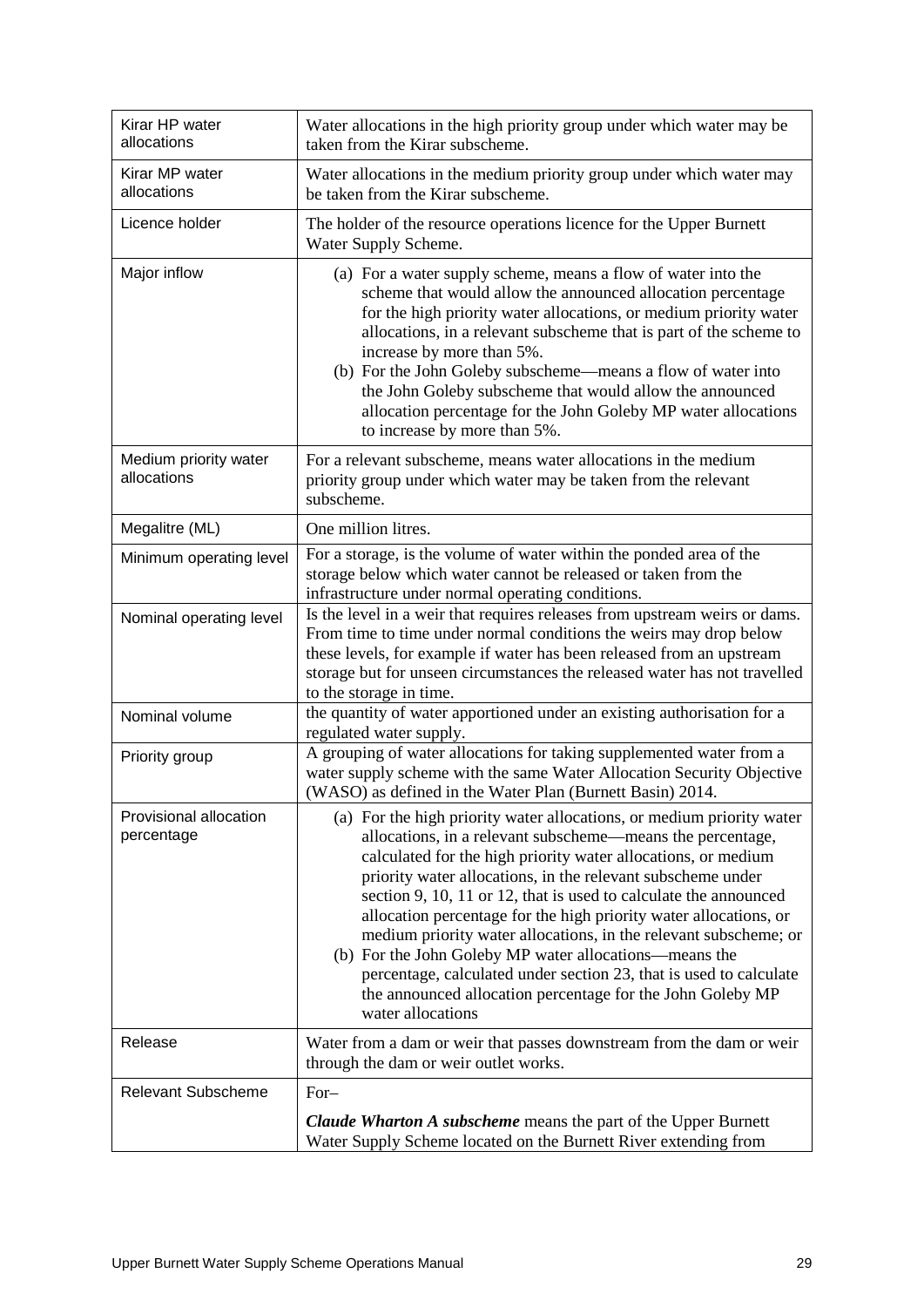|                           | Claude Wharton Weir at AMTD 202.4km upstream to the ponded limits<br>of Claude Wharton Weir at AMTD 213.1km.                                                                                                                                                               |  |
|---------------------------|----------------------------------------------------------------------------------------------------------------------------------------------------------------------------------------------------------------------------------------------------------------------------|--|
|                           | <b>Claude Wharton B subscheme</b> means the part of the Upper Burnett<br>Water Supply Scheme located on the Burnett River extending from<br>within the ponded area of Paradise Dam at AMTD 162.8km upstream to<br>the Claude Wharton Weir at AMTD 202.4km.                 |  |
|                           | <b>Claude Wharton subscheme</b> means the Claude Wharton A subscheme<br>and the Claude Wharton B subscheme                                                                                                                                                                 |  |
|                           | <b>Jones subscheme</b> means the part of the Upper Burnett Water Supply<br>Scheme located on-                                                                                                                                                                              |  |
|                           | the Burnett River extending from the ponded limits of Claude<br>$\bullet$<br>Wharton Weir at AMTD 213.1km upstream to the Jones Weir at<br>AMTD 253km; and<br>the Auburn River extending from the confluence of the Auburn                                                 |  |
|                           | River and the Burnett River at AMTD 0km upstream to AMTD<br>6km.                                                                                                                                                                                                           |  |
|                           | <b>Kirar subscheme</b> means the part of the Upper Burnett Water Supply<br>Scheme located on the Burnett River extending from the ponded limits<br>of Jones Weir at AMTD 253km to the confluence of the Burnett River<br>and the Nogo River at AMTD 311.8km.               |  |
|                           | <b>Wuruma subscheme</b> means the part of the Upper Burnett Water Supply<br>Scheme located on the Nogo River extending from the confluence of the<br>Nogo River and the Burnett River at AMTD 0km upstream to the<br>ponded limits of Wuruma Dam at AMTD 44.5km.           |  |
| Reserve                   | For a subscheme, for a month, means the volume, in megalitres,<br>reserved for water allocations in the high priority group for future water<br>years, stated in table 14 for the subscheme for the month in which the<br>provisional allocation percentage is calculated. |  |
| Storage                   | In this manual, refers to a storage listed in attachment 1 of the resource<br>operations licence.                                                                                                                                                                          |  |
| <b>Storage Curve</b>      | For a storage, means the drawing, showing the volume of water in the<br>storage for a range of water levels, stated in attachment 1 of the resource<br>operations licence for the storage.                                                                                 |  |
| Storage Loss              | For a storage, for a month, means the loss of water from the storage, due<br>to evaporation and seepage, stated in table 3 for the storage for the<br>month in which the provisional allocation percentage is calculated.                                                  |  |
| Subscheme                 | Means the following—<br>(a) the Claude Wharton A subscheme;<br>(b) the Claude Wharton B subscheme;<br>(c) the Claude Wharton subscheme;<br>(d) the John Goleby subscheme;<br>(e) the Jones subscheme;<br>(f) the Kirar subscheme;<br>(g) the Wuruma subscheme.             |  |
| <b>Transfer Allowance</b> | Means the figure associated with supplying water from Wuruma Dam to<br>water allocations in the Claude Wharton subscheme-<br>(a) if the current storage level for Wuruma Dam when the<br>provisional allocation percentage is calculated is as stated in 16,               |  |